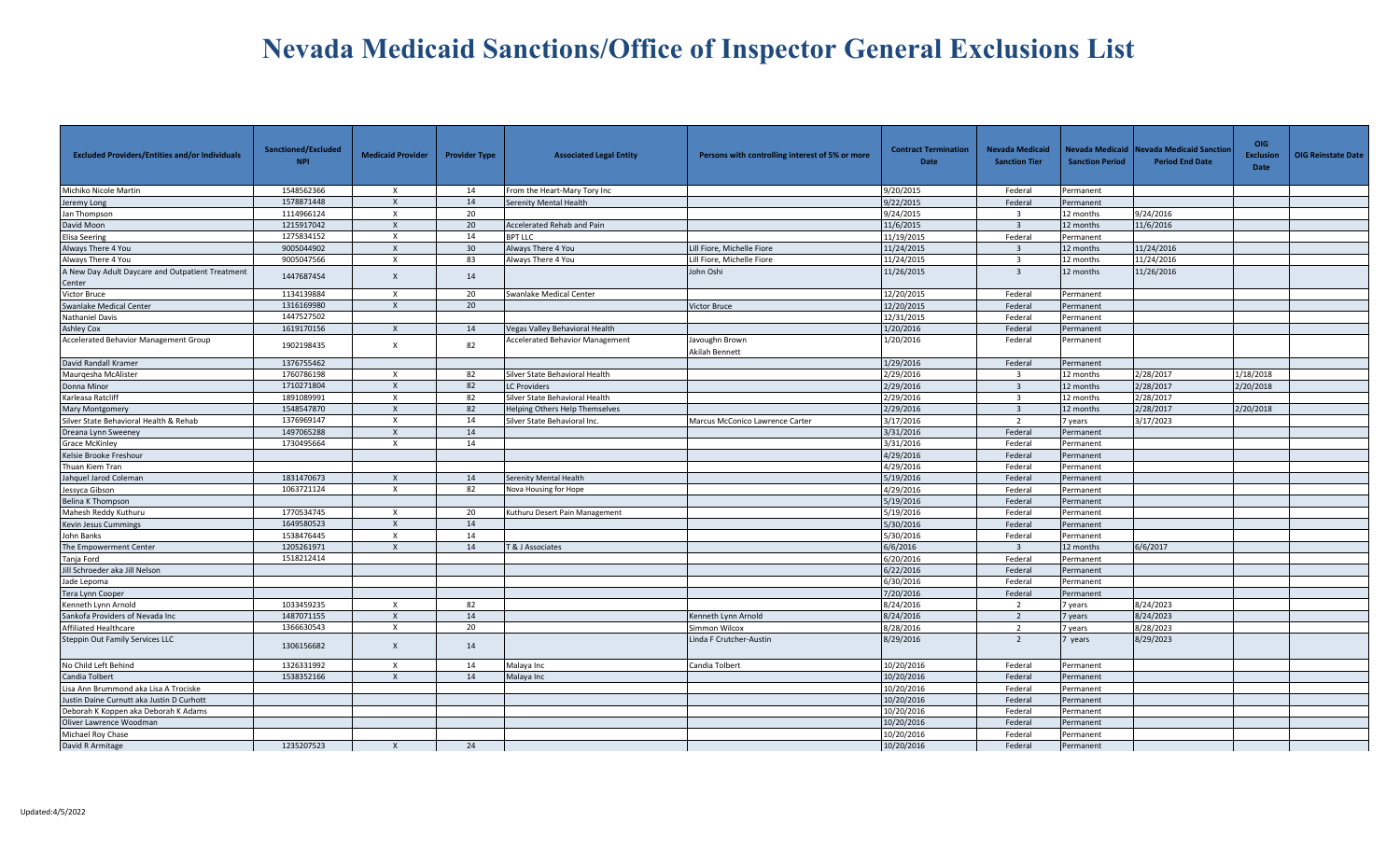| <b>Excluded Providers/Entities and/or Individuals</b>                        | Sanctioned/Excluded<br><b>NPI</b> | <b>Medicaid Provider</b>  | <b>Provider Type</b> | <b>Associated Legal Entity</b>            | Persons with controlling interest of 5% or more | <b>Contract Termination</b><br><b>Date</b> | <b>Nevada Medicaid</b><br><b>Sanction Tier</b> | <b>Sanction Period</b> | Nevada Medicaid Nevada Medicaid Sanctior<br><b>Period End Date</b> | <b>OIG</b><br><b>Exclusion</b><br>Date | <b>OIG Reinstate Date</b> |
|------------------------------------------------------------------------------|-----------------------------------|---------------------------|----------------------|-------------------------------------------|-------------------------------------------------|--------------------------------------------|------------------------------------------------|------------------------|--------------------------------------------------------------------|----------------------------------------|---------------------------|
| Advanced Behavioral Care                                                     | 1164669479                        | $\boldsymbol{\mathsf{x}}$ | 14                   | Advanced Counseling Group, LLC            | Joseph Dakarus<br>Sompong Savatdy               | 10/20/2016                                 | Federal                                        | Permanent              |                                                                    |                                        |                           |
| Irinia V Barikyan                                                            |                                   |                           |                      |                                           |                                                 | 10/20/2016                                 | Federal                                        | Permanent              |                                                                    |                                        |                           |
| William Alvear                                                               | 1154413110                        | $\boldsymbol{\mathsf{x}}$ | 20                   | St Louis Medical Center LLC               |                                                 | 10/20/2016                                 | Federal                                        | Permanent              |                                                                    |                                        |                           |
| <b>St Louis Medical Center LLC</b>                                           | 1124308135                        | $\boldsymbol{\mathsf{x}}$ | 20                   |                                           | <b>William Alvear</b><br>Elizabeth Alvear       | 10/20/2016                                 | Federal                                        | Permanent              |                                                                    |                                        |                           |
| Alexis Johnson                                                               |                                   |                           |                      |                                           |                                                 | 11/20/2016                                 | Federal                                        | Permanent              |                                                                    |                                        |                           |
| Sonya Mahiai                                                                 |                                   |                           |                      |                                           |                                                 | 11/20/2016                                 | Federal                                        | Permanent              |                                                                    |                                        |                           |
| Simmon Wilcox                                                                | 1205890027                        | $\boldsymbol{\mathsf{x}}$ | 20                   | Affiliated Healthcare                     |                                                 | 11/20/2016                                 | Federal                                        | Permanent              |                                                                    |                                        |                           |
| Jacqueline Lewis                                                             |                                   |                           |                      |                                           |                                                 | 11/20/2016                                 | Federal                                        | Permanent              |                                                                    |                                        |                           |
| <b>Belafonte L Anderson</b>                                                  |                                   |                           |                      |                                           |                                                 | 11/20/2016                                 | Federal                                        | Permanent              |                                                                    |                                        |                           |
| Erin Spry                                                                    |                                   |                           |                      |                                           |                                                 | 11/20/2016                                 | Federal                                        | Permanent              |                                                                    |                                        |                           |
| Solomon's Porch Counseling Center                                            | 1285014977<br>1336423433          | $\times$                  | 14                   | Solomon's Porch Counseling Center         | John W. Phipps, Dina Phipps                     | 4/20/2016 11/23/2016                       | Federal                                        | Permanent              |                                                                    |                                        |                           |
| Khaleela Wilson                                                              | 1558605436                        | $\times$                  | 14                   |                                           |                                                 | 12/23/2016                                 | $\overline{\mathbf{3}}$                        | 12 months              | 12/12/2017                                                         | 1/18/2018                              |                           |
| Linda F Crutcher-Austin                                                      | 1114227907                        | $\times$                  | 14                   |                                           |                                                 | 1/19/2017                                  | Federal                                        | Permanent              |                                                                    |                                        |                           |
| <b>Kenneth Blake</b>                                                         | 1215222393                        | $\mathsf{x}$              | 14                   | Cenneth Blake Jr                          |                                                 | 1/19/2017                                  | Federal                                        | Permanent              |                                                                    |                                        |                           |
| Mamie Hubbard-Washington                                                     | 1124384870                        | $\boldsymbol{\mathsf{x}}$ | 14                   |                                           |                                                 | 1/19/2017                                  | Federal                                        | Permanent              |                                                                    |                                        |                           |
| Michael Stanley Kaplan                                                       | 1881622090                        | $\boldsymbol{\mathsf{x}}$ | 20                   |                                           |                                                 | 1/19/2017                                  | Federal                                        | Permanent              |                                                                    |                                        |                           |
| Charlene Screeton-Petri                                                      | 1538468434                        | $\boldsymbol{\mathsf{x}}$ | 82                   | Charlene Screeton                         |                                                 | 1/19/2017                                  | Federal                                        | Permanent              |                                                                    |                                        |                           |
| Priscilla Villabroza aka Priscilla Baguisi Pangilinan &<br>Precilla Banguisi |                                   |                           |                      |                                           |                                                 | 1/19/2017                                  | Federal                                        | Permanent              |                                                                    |                                        |                           |
| Meadow Valley Pharmacy                                                       | 1891738951                        | $\mathsf{x}$              | 28,33                |                                           | Adam Katschke                                   | 1/27/2017                                  | 1                                              | Permanent              |                                                                    |                                        |                           |
| Christopher B Ancell                                                         | 1801265780                        | $\boldsymbol{\mathsf{x}}$ | 34                   |                                           |                                                 | 1/30/2017                                  | 1                                              | Permanent              |                                                                    |                                        |                           |
| Pangallos House of Care Counseling Center                                    | 1356714489                        | $\mathsf{x}$              | 82                   |                                           | John Pangallo<br>Roberta Pangallo               | 1/30/2017                                  | 2                                              | years                  | 1/30/2024                                                          |                                        |                           |
| John Pangallo                                                                | 1568653905                        | $\mathsf{x}$              | 14                   | Pangallos House of Care Counseling Center |                                                 | 1/30/2017                                  | 2                                              | vears                  | 1/30/2024                                                          | 9/19/2019                              |                           |
| Roberta Pangallo                                                             | 1588842132                        | $\times$                  | 14                   | Pangallos House of Care Counseling Center |                                                 | 1/30/2017                                  | $\overline{2}$                                 | 7 years                | 1/30/2024                                                          | 9/19/2019                              |                           |
| <b>High Definition Inc.</b>                                                  | 1689923369                        | $\boldsymbol{\mathsf{X}}$ | 14                   |                                           | Anthony M Staten                                | 2/15/2017                                  | 1                                              | Permanent              |                                                                    |                                        |                           |
| Clear Minds LLC                                                              | 1154746311                        | $\times$                  | 14                   |                                           | Anthony M Staten, Nastazia Guy                  | 2/15/2017                                  | $\overline{2}$                                 | vears                  | 2/15/2024                                                          |                                        |                           |
| Anthony M Staten                                                             | 1124309497                        | $\times$                  | 14                   |                                           |                                                 | 2/15/2017                                  | $\overline{2}$                                 | 7 years                | 2/15/2024                                                          | 4/20/2017                              |                           |
| Millicent Epino                                                              |                                   |                           |                      |                                           |                                                 | 2/20/2017                                  | Federal                                        | Permanent              |                                                                    |                                        |                           |
| <b>Balbir Bhogal</b>                                                         |                                   |                           |                      |                                           |                                                 | 3/19/2017                                  | Federal                                        | Permanent              |                                                                    |                                        |                           |
| Elizabeth Gerton                                                             | 1861766800                        | $\times$                  | 14                   |                                           |                                                 | 3/19/2017                                  | Federal                                        | Permanent              |                                                                    |                                        |                           |
| <b>Marcus Durand Knight</b>                                                  | 1942648050                        | $\boldsymbol{\mathsf{X}}$ |                      |                                           |                                                 | 3/20/2017                                  | Federal                                        | Permanent              |                                                                    |                                        |                           |
| Samantha Thomas                                                              | 1265834212                        | $\times$                  | 14                   |                                           |                                                 | 4/20/2017                                  | Federal                                        | Permanent              |                                                                    |                                        |                           |
| Angela Walker                                                                |                                   |                           |                      |                                           |                                                 | 4/28/2017                                  | 1                                              | Permanent              |                                                                    | 9/20/2017                              |                           |
| Ismail Sabri Alshikhly                                                       |                                   |                           |                      |                                           |                                                 | 5/18/2017                                  | Federal                                        | Permanent              |                                                                    |                                        |                           |
| Govind V Koka                                                                |                                   |                           |                      |                                           |                                                 | 5/18/2017                                  | Federal                                        | Permanent              |                                                                    |                                        | 7/18/2017                 |
| Armenui Armine Bezayan                                                       |                                   |                           |                      |                                           |                                                 | 5/18/2017                                  | Federal                                        | Permanent              |                                                                    |                                        |                           |
| aka Amy Bezyan                                                               |                                   |                           |                      |                                           |                                                 |                                            |                                                |                        |                                                                    |                                        |                           |
| Maryann Magcalas Sison                                                       |                                   |                           |                      |                                           |                                                 | 5/18/2017                                  | Federal                                        | Permanent              |                                                                    |                                        |                           |
| aka Maryannn Magcalas                                                        |                                   |                           |                      |                                           |                                                 |                                            |                                                |                        |                                                                    |                                        |                           |
| Kelly Jean Payne                                                             |                                   |                           |                      |                                           |                                                 | 5/18/2017                                  | Federal                                        | Permanent              |                                                                    |                                        |                           |
| Tonya Martin-Lowe                                                            | 1114215324                        | $\boldsymbol{\mathsf{x}}$ | 14                   |                                           |                                                 | 5/23/2017                                  |                                                | Permanent              |                                                                    | 8/20/2017                              |                           |
| Shepherds Heart Services LLC                                                 | 1376087700                        | $\boldsymbol{\mathsf{x}}$ | 14                   |                                           | Henrietta Binford                               | 7/19/2017                                  | $\overline{\mathbf{3}}$                        | 12 months              | 7/19/2018                                                          | 1/18/2018                              |                           |
| Henrietta Binford                                                            | N/A                               |                           | N/A                  | Shepherds Heart Services, LLC             |                                                 | 7/19/2017                                  | $\overline{3}$                                 | 12 months              | 7/19/2018                                                          | 1/18/2018                              |                           |
| Top Notch Behavioral Health Service, LLC                                     | 1083152458                        | $\mathsf{x}$              | 14                   |                                           | <b>Robert Bailey</b>                            | 7/19/2017                                  | $\mathbf{1}$                                   | Permanent              |                                                                    | 1/18/2018                              |                           |
| <b>Robert Earl Bailey</b>                                                    |                                   |                           |                      |                                           |                                                 | 7/19/2017                                  | $\overline{1}$                                 | Permanent              |                                                                    | 1/18/2018                              |                           |
| Sierra Mason                                                                 |                                   |                           |                      |                                           |                                                 | 6/20/2017                                  | Federal                                        | Permanent              |                                                                    |                                        |                           |
| Kristen Kline                                                                |                                   |                           |                      |                                           |                                                 | 6/20/2017                                  | Federal                                        | Permanent              |                                                                    |                                        |                           |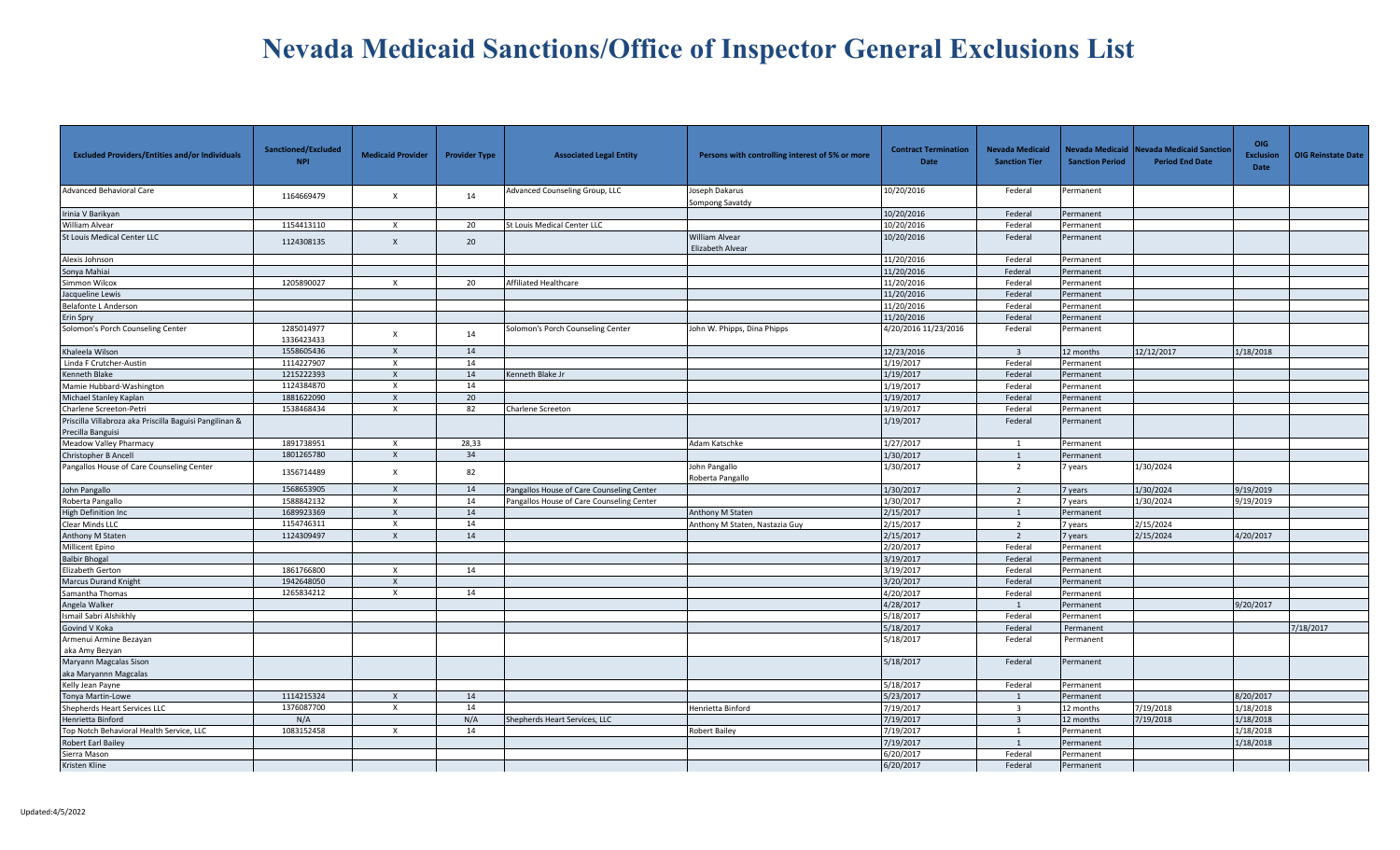| <b>Excluded Providers/Entities and/or Individuals</b>                                                                                        | Sanctioned/Excluded<br><b>NPI</b> | <b>Medicaid Provider</b>  | <b>Provider Type</b> | <b>Associated Legal Entity</b>                                                    | Persons with controlling interest of 5% or more  | <b>Contract Termination</b><br>Date | <b>Nevada Medicaid</b><br><b>Sanction Tier</b> | <b>Sanction Period</b> | Nevada Medicaid Nevada Medicaid Sanction<br><b>Period End Date</b> | <b>OIG</b><br><b>Exclusion</b><br>Date | <b>OIG Reinstate Date</b> |
|----------------------------------------------------------------------------------------------------------------------------------------------|-----------------------------------|---------------------------|----------------------|-----------------------------------------------------------------------------------|--------------------------------------------------|-------------------------------------|------------------------------------------------|------------------------|--------------------------------------------------------------------|----------------------------------------|---------------------------|
| John G Florendo, Sr                                                                                                                          |                                   |                           |                      |                                                                                   |                                                  | 6/20/2017                           | Federal                                        | Permanent              |                                                                    |                                        |                           |
| Sharon Molinari                                                                                                                              |                                   |                           |                      |                                                                                   |                                                  | 6/20/2017                           | Federal                                        | Permanent              |                                                                    |                                        |                           |
| Adam Paul Katschke                                                                                                                           |                                   |                           |                      |                                                                                   |                                                  | 6/20/2017                           | Federal                                        | Permanent              |                                                                    |                                        |                           |
| Don Posadas                                                                                                                                  | 1306279328                        | X                         | 14                   | Advance Counseling Group LLC                                                      |                                                  | 6/20/2017                           | Federal                                        | Permanent              |                                                                    |                                        |                           |
| Tiffany Day                                                                                                                                  | 1275867780                        | $\boldsymbol{\mathsf{X}}$ | 14                   |                                                                                   |                                                  | 6/20/2017                           | Federal                                        | Permanent              |                                                                    |                                        |                           |
| Sebastian Paulin Jr M.D.                                                                                                                     | 1700832052                        | $\times$                  | 20                   |                                                                                   |                                                  | 6/20/2017                           | Federal                                        | Permanent              |                                                                    |                                        |                           |
| Raymond Nulph                                                                                                                                |                                   |                           |                      |                                                                                   |                                                  | 6/20/2017                           | Federal                                        | Permanent              |                                                                    |                                        |                           |
| Darrin Messina                                                                                                                               |                                   |                           |                      |                                                                                   |                                                  | 6/20/2017                           | Federal                                        | Permanent              |                                                                    |                                        |                           |
| Leah Smith                                                                                                                                   |                                   |                           |                      |                                                                                   |                                                  | 6/20/2017                           | Federal                                        | Permanent              |                                                                    |                                        |                           |
| John Weston Phipps                                                                                                                           | 1346533197                        | $\mathsf{X}$              | 14                   |                                                                                   |                                                  | 6/20/2017                           | Federal                                        | Permanent              |                                                                    |                                        |                           |
| George Chambers Jr                                                                                                                           | 1508972431                        | $\times$                  | 20                   |                                                                                   |                                                  | 6/20/2017                           | Federal                                        | Permanent              | 1/18/2017*                                                         |                                        | 7/18/2017                 |
| Chambers & Associates OBGYN and Gynecological<br>Surgery, PLLC                                                                               | 1730414491                        | $\times$                  | 20                   | Chambers & Associates OBGYN and Gynecological George Chambers Jr<br>Surgery, PLLC |                                                  | 6/29/2017                           | 1                                              | Permanent              | 7/18/2017*                                                         |                                        | 7/18/2017                 |
| SP Counseling Center LLC                                                                                                                     | 1235513631                        | $\times$                  | 14                   | SP Counseling Center LLC                                                          | John Phipps<br>Don Posadas                       | 6/29/2017                           | 1                                              | Permanent              |                                                                    |                                        |                           |
| Kenneth Hollingsworth                                                                                                                        | 1275897159                        | $\mathsf{X}$              | 14                   | Zions Safe Haven                                                                  |                                                  | 7/17/2017                           | $\overline{1}$                                 | Permanent              |                                                                    | 10/19/2017                             |                           |
| Cornerstone Counseling Center LLC                                                                                                            | 1215392196                        | $\times$                  | 14                   | Crossroads Counseling Center LLC                                                  | John W. Phipps<br>Jena Morton<br>Georgia Russell | 7/20/2017                           | -1                                             | Permanent              |                                                                    |                                        |                           |
| Magdalena Luvisminda Villanueva                                                                                                              | 1730426685                        | $\mathsf{X}$              | 82                   | <b>Walnut Retirement Home</b>                                                     |                                                  |                                     | Federal                                        | Permanent              |                                                                    | 7/20/2017                              |                           |
| Effective 8/1/2017 all column titles have been updated to separate Nevada Medicaid Sanctions and Office of the Inspector General Exclusions. |                                   |                           |                      |                                                                                   |                                                  |                                     |                                                |                        |                                                                    |                                        |                           |
| Norma Elizabeth Dickenson aka Norma Scott                                                                                                    |                                   |                           |                      |                                                                                   |                                                  | 8/2/2017                            | $\mathbf{1}$                                   | Permanent              |                                                                    | 10/19/2017                             |                           |
| Tiffany Ladana Simmons                                                                                                                       | 1669748463                        |                           |                      |                                                                                   |                                                  | 8/10/2017                           | $\overline{1}$                                 | Permanent              |                                                                    | 11/20/2017                             |                           |
| <b>JMD Counseling &amp; Outreach Center DBA Finding My</b><br>Way Counseling Center                                                          | 1760881106                        | $\times$                  | 14                   | JMD Counseling & Outreach Center                                                  | Donna Walker                                     | 8/21/2017                           | $\overline{1}$                                 | Permanent              |                                                                    | 11/20/2017                             |                           |
| Alejandro Incera                                                                                                                             | 1740673029                        | $\times$                  | 24                   | Las Vegas Pain Institute & Medical                                                |                                                  | 9/7/2017                            | 1                                              | Permanent              | 9/7/2018                                                           | 11/29/2019                             |                           |
| Incera LLC                                                                                                                                   | 1447794466                        | $\mathsf{x}$              | 24                   | Alejandro Incera PHD                                                              | Alejandro Incera                                 | 9/7/2017                            | $\overline{3}$                                 | 12 months              | 9/7/2018                                                           |                                        |                           |
| Jorge Y Burgos                                                                                                                               | 1639275969                        | $\times$                  | 20                   | Jorge Y Burgos MD PC                                                              |                                                  | 9/12/2017                           | $\mathbf{1}$                                   | Permanent              |                                                                    | 9/20/2017                              |                           |
| Jorge YBurgos MD PC                                                                                                                          | 1942463237                        | $\mathsf{X}$              | 20                   |                                                                                   | Jorge Y Burgos                                   | 9/12/2017                           | $\mathbf{1}$                                   | Permanent              |                                                                    |                                        |                           |
| Helix Medical Equipment Inc                                                                                                                  | 1629427877                        | $\boldsymbol{\mathsf{X}}$ | 33                   |                                                                                   | Angelo Petrilli                                  | 9/12/2017                           | $\overline{\mathbf{3}}$                        | 12 months              | 9/12/2018                                                          |                                        |                           |
| Aaron Williams Therapy LLC                                                                                                                   | 1427321447                        | $\mathsf{X}$              | 14                   |                                                                                   | Aaron Williams                                   | 9/27/2017                           | $\overline{2}$                                 | vears                  | 9/27/2024                                                          |                                        |                           |
| Shawnnyce Deonne Dawson aka Shawnnyce Deonne<br>Nutt                                                                                         | 1275840522                        | $\times$                  | 14                   | Sankofa Behavioral Health Agency                                                  |                                                  | 10/17/2017                          | 1                                              | Permanent              |                                                                    | 1/18/2018                              |                           |
| Binh Minh Chung aka Ben Minh Chung                                                                                                           | 1689766693                        | $\mathsf{X}$              | 14                   |                                                                                   |                                                  |                                     | Federal                                        | Permanent              |                                                                    | 11/20/2017                             |                           |
| Henri Wetsellar                                                                                                                              | 1104924349                        | $\boldsymbol{\mathsf{X}}$ | 20                   |                                                                                   |                                                  |                                     | Federal                                        | Permanent              |                                                                    | 11/20/2017                             |                           |
| <b>Edward Ray Quarles</b>                                                                                                                    |                                   |                           |                      |                                                                                   |                                                  |                                     | Federal                                        | Permanent              |                                                                    | 11/20/2017                             |                           |
| Love and Peace BHS LLC                                                                                                                       | 1174041099                        | $\times$                  | 14                   |                                                                                   |                                                  | 12/22/2017                          | 1                                              | Permanent              |                                                                    |                                        |                           |
| Anita's Heroes                                                                                                                               | 1609385152                        | $\mathsf{x}$              | 14                   |                                                                                   |                                                  | 12/22/2017                          | $\overline{1}$                                 | Permanent              |                                                                    |                                        |                           |
| Angela L Lorenzo                                                                                                                             | 1053417345                        | $\times$                  | 14                   | Angie Lorenzo PA-C LTD                                                            |                                                  | 12/29/2017                          | $\overline{3}$                                 | 12 months              | 12/29/2018                                                         | 6/20/2018                              |                           |
| Tamara Sue McManigell-Hayden aka                                                                                                             |                                   |                           |                      | Faith in Life Counseling Center                                                   |                                                  |                                     | Federal                                        | Permanent              |                                                                    | 1/18/2018                              |                           |
| Tamara McManigell aka                                                                                                                        | 1649506858                        | $\mathsf{X}$              | 14                   |                                                                                   |                                                  |                                     |                                                |                        |                                                                    |                                        |                           |
| Tamara Hayden aka Tamara Meyer                                                                                                               |                                   |                           |                      |                                                                                   |                                                  |                                     |                                                |                        |                                                                    |                                        |                           |
| Portia Malacad Cimperman                                                                                                                     |                                   |                           |                      |                                                                                   |                                                  |                                     | Federal                                        | Permanent              |                                                                    | 1/18/2018                              |                           |
| Bryan Sandiego Samson                                                                                                                        |                                   |                           |                      |                                                                                   |                                                  |                                     | Federal                                        | Permanent              |                                                                    | 1/18/2018                              |                           |
| Nevada Healing Services LLC                                                                                                                  | 1093226730                        | $\times$                  | 14                   |                                                                                   | lessica Brown                                    | 2/5/2018                            | $\overline{7}$                                 | 'years                 | 2/5/2025                                                           |                                        |                           |
| <b>Healing Life LLC</b>                                                                                                                      | 1740795558                        | $\mathsf{X}$              | 14                   |                                                                                   | Saisha Moore                                     | 2/5/2018                            | $\overline{3}$                                 | 12 months              | 2/5/2019                                                           |                                        |                           |
| Life Healing LLC                                                                                                                             | 1063927499                        | X                         | 14                   |                                                                                   | Joseph Smith                                     | 2/5/2018                            | $\overline{\mathbf{3}}$                        | 12 months              | 2/5/2019                                                           |                                        |                           |
| Jesikuh Lynn Dolias                                                                                                                          |                                   |                           |                      |                                                                                   |                                                  |                                     | Federal                                        | Permanent              |                                                                    | 2/18/2018                              |                           |
| Latanya R Horton aka Latanya R Brookins                                                                                                      |                                   |                           |                      |                                                                                   |                                                  |                                     | Federal                                        | Permanent              |                                                                    | 2/18/2018                              |                           |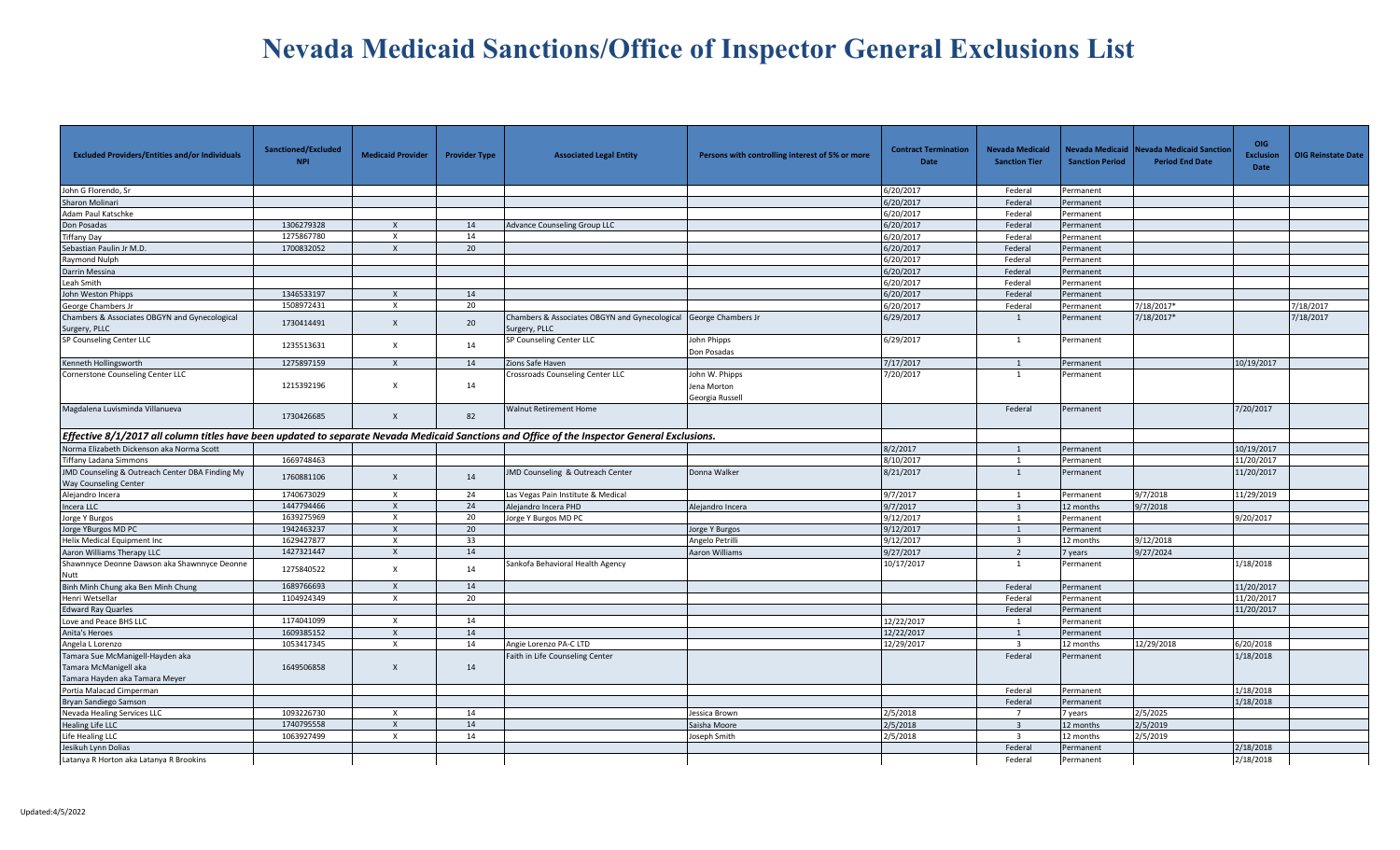| <b>Excluded Providers/Entities and/or Individuals</b>               | Sanctioned/Excluded<br><b>NPI</b> | <b>Medicaid Provider</b>  | <b>Provider Type</b> | <b>Associated Legal Entity</b>                  | Persons with controlling interest of 5% or more | <b>Contract Termination</b><br>Date | <b>Nevada Medicaid</b><br><b>Sanction Tier</b> | <b>Sanction Period</b> | Nevada Medicaid Nevada Medicaid Sanctior<br><b>Period End Date</b> | <b>OIG</b><br><b>Exclusion</b><br>Date | <b>OIG Reinstate Date</b> |
|---------------------------------------------------------------------|-----------------------------------|---------------------------|----------------------|-------------------------------------------------|-------------------------------------------------|-------------------------------------|------------------------------------------------|------------------------|--------------------------------------------------------------------|----------------------------------------|---------------------------|
| Melissa Marie Brown                                                 |                                   |                           |                      |                                                 |                                                 |                                     | Federal                                        | Permanent              |                                                                    | 2/18/2018                              |                           |
| Kathleen Frances Bernecky                                           |                                   |                           |                      |                                                 |                                                 |                                     | Federal                                        | Permanent              |                                                                    | 2/18/2018                              |                           |
| Lindsey Brianne Hamrey                                              |                                   |                           |                      |                                                 |                                                 |                                     | Federal                                        | Permanent              |                                                                    | 2/18/2018                              |                           |
| Melissa Anne Gates                                                  |                                   |                           |                      |                                                 |                                                 |                                     | Federal                                        | Permanent              |                                                                    | 2/18/2018                              |                           |
| <b>Marian Frances Ewing</b>                                         |                                   |                           |                      |                                                 |                                                 |                                     | Federal                                        | Permanent              |                                                                    | 2/18/2018                              |                           |
| Jorge Luis Santiage Lopez                                           |                                   |                           |                      |                                                 |                                                 |                                     | Federal                                        | Permanent              |                                                                    | 2/18/2018                              |                           |
| Debra Ann Colbert                                                   |                                   |                           |                      |                                                 |                                                 |                                     | Federal                                        | Permanent              |                                                                    | 2/18/2018                              |                           |
| Lizzagaye Murphy                                                    |                                   |                           |                      |                                                 |                                                 |                                     | Federal                                        | Permanent              |                                                                    | 2/18/2018                              |                           |
| Quinn Frances Flynn                                                 |                                   |                           |                      |                                                 |                                                 |                                     | Federal                                        | Permanent              |                                                                    | 2/18/2018                              |                           |
| Wakila Monique Russ                                                 |                                   |                           |                      |                                                 |                                                 |                                     | Federal                                        | Permanent              |                                                                    | 2/18/2018                              |                           |
| Effective February 23, 2018 Nevada Medicaid Sanction Tiers Updated. |                                   |                           |                      |                                                 |                                                 |                                     |                                                |                        |                                                                    |                                        |                           |
| Henderson Family Health LLC                                         | 1144768870                        | $\times$                  | 14                   |                                                 | Rebecca Boyd                                    | 3/16/2018                           | $\overline{1}$                                 | Permanent              |                                                                    |                                        |                           |
| Apostolic Behavioral Health Inc                                     | 1083048334                        | $\mathsf{X}$              | 14                   |                                                 | Carol Kirby                                     | 3/16/2018                           | 1                                              | Permanent              |                                                                    |                                        |                           |
| Carol Kirby                                                         |                                   |                           |                      | Apostolica Behavioral Health Inc                |                                                 | 3/16/2018                           | 1                                              | Permanent              |                                                                    |                                        |                           |
| Humble Hearts LLC                                                   | 1255866034                        | $\mathsf{x}$              | 14                   |                                                 | Jasmine Bailey                                  | 3/16/2018                           |                                                | Permanent              |                                                                    |                                        |                           |
| Jasmine Bailey                                                      |                                   |                           |                      | <b>Humble Hearts LLC</b>                        |                                                 | 3/16/2018                           | 1                                              | Permanent              |                                                                    |                                        |                           |
| Chances Behavioral Health                                           | 1598205635                        | $\mathsf{X}$              | 14                   |                                                 | loe Brice                                       | 3/16/2018                           | 1                                              | Permanent              |                                                                    |                                        |                           |
| Joe Brice                                                           | 1760929400                        |                           |                      | Chances Behavioral Health                       |                                                 | 3/16/2018                           | 1                                              | Permanent              |                                                                    |                                        |                           |
| Esperanza Family Counseling Services LLC                            | 1194269035                        | $\mathsf{X}$              | 14                   |                                                 | Mica Copeland                                   | 3/16/2018                           |                                                | Permanent              |                                                                    |                                        |                           |
| Mica Copeland                                                       |                                   |                           |                      | <b>Esperanza Family Counseling Services LLC</b> |                                                 | 3/16/2018                           | 1                                              | Permanent              |                                                                    |                                        |                           |
| Above and Beyond Behavioral Health                                  | 1639623440                        | $\mathsf{x}$              | 14                   |                                                 | Regina Brice                                    | 3/16/2018                           | $\overline{1}$                                 | Permanent              |                                                                    |                                        |                           |
| Regina Brice                                                        | 1326445917                        |                           |                      | Above and Beyond Behavioral Health              |                                                 | 3/16/2018                           | 1                                              | Permanent              |                                                                    |                                        |                           |
| <b>Second Chance Resources</b>                                      | 1437683232                        | $\mathsf{x}$              | 14                   |                                                 | Zephra Jackson                                  | 3/16/2018                           | $\overline{1}$                                 | Permanent              |                                                                    |                                        |                           |
| Zephra Jackson                                                      | 1629527817                        |                           |                      | Second Chance Resources                         |                                                 | 3/16/2018                           | $\overline{1}$                                 | Permanent              |                                                                    |                                        |                           |
| Sticks and Stones Behavioral Health                                 | 1982027892                        | $\boldsymbol{\mathsf{X}}$ | 14                   |                                                 | Tonia McCandless                                | 3/16/2018                           | 1                                              | Permanent              |                                                                    |                                        |                           |
| <b>Tonia McCandless</b>                                             | 1538583679                        |                           |                      | Sticks and Stones Behavioral Health             |                                                 | 3/16/2018                           |                                                | Permanent              |                                                                    |                                        |                           |
| Allied Behavioral Health Service                                    | 1629593538                        | $\mathsf{X}$              | 14                   |                                                 | Madlynn McClendon                               | 3/16/2018                           | $\overline{1}$                                 | Permanent              |                                                                    |                                        |                           |
| Madlynn McClendon                                                   |                                   |                           |                      | Allied Behavioral Health Service                |                                                 | 3/16/2018                           | 1                                              | Permanent              |                                                                    |                                        |                           |
| Lighthouse Behavioral Healthcare Services LLC                       | 1891174223                        | $\mathsf{x}$              | 14                   |                                                 | <b>Antonette S Harris</b><br>Sam Harris         | 3/16/2018                           | 1                                              | Permanent              |                                                                    |                                        |                           |
| Antonette S Harris                                                  | 1437541059                        |                           |                      | Lighthouse Behavioral Healthcare Services LLC   |                                                 | 3/16/2018                           | 1                                              | Permanent              |                                                                    |                                        |                           |
| Sam Harris                                                          | 1609268192                        |                           |                      | Lighthouse Behavioral Healthcare Services LLC   |                                                 | 3/16/2018                           | 1                                              | Permanent              |                                                                    |                                        |                           |
| Uplifting Behavioral Health LLC                                     | 1144772302                        | $\mathsf{x}$              | 14                   |                                                 | Marcus Millner<br>Krystal Millner               | 3/16/2018                           | 1                                              | Permanent              |                                                                    |                                        |                           |
| Marcus Millner                                                      |                                   |                           |                      | Uplifting Behavioral Health LLC                 |                                                 | 3/16/2018                           | $\overline{1}$                                 | Permanent              |                                                                    |                                        |                           |
| <b>Krystal Millner</b>                                              |                                   |                           |                      | Uplifting Behavioral Health LLC                 |                                                 | 3/16/2018                           | 1                                              | Permanent              |                                                                    |                                        |                           |
| International Behavioral Health LLC                                 | 1215471230                        | $\mathsf{x}$              | 14                   |                                                 | illy Kirby                                      | 3/16/2018                           |                                                | Permanent              |                                                                    |                                        |                           |
| <b>Billy Kirby</b>                                                  |                                   |                           |                      | nternational Behavioral Health LLC              |                                                 | 3/16/2018                           |                                                | Permanent              |                                                                    |                                        |                           |
| 2nd Helpings Behavior Health Services                               | 1740721505                        | $\mathsf{X}$              | 14                   |                                                 | Porchett Ward                                   | 3/16/2018                           | 1                                              | Permanent              |                                                                    |                                        |                           |
| Porchett Ward                                                       |                                   |                           |                      | 2nd Helpings Behavior Health Services           |                                                 | 3/16/2018                           | $\overline{1}$                                 | Permanent              |                                                                    |                                        |                           |
| David A Litwin                                                      |                                   |                           |                      |                                                 |                                                 |                                     | Federal                                        | Permanent              |                                                                    | 3/20/2018                              |                           |
| Babak Razzaghi-Shishavan                                            |                                   |                           |                      |                                                 |                                                 |                                     | Federal                                        | Permanent              |                                                                    | 3/20/2018                              |                           |
| Mahogany Boyd                                                       | 1750621850                        | $\mathsf{x}$              | 14                   |                                                 |                                                 | 3/13/2018                           | $\mathbf{1}$                                   | Permanent              |                                                                    | 3/20/2018                              |                           |
| Robert Gene Rand                                                    | 1063436517                        | $\mathsf{x}$              | 20                   |                                                 |                                                 |                                     | Federal                                        | Permanent              |                                                                    | 4/19/2018                              |                           |
| Keith Spresser                                                      |                                   |                           |                      |                                                 |                                                 |                                     | Federal                                        | Permanent              |                                                                    | 4/19/2018                              |                           |
| Jeanice Rae Moore aka Jeanice Rae Ewing                             | 1306113105                        | $\times$                  | 82                   |                                                 |                                                 | 3/19/2018                           |                                                |                        |                                                                    | 7/19/2018                              |                           |
| Hermelina Janer Marcos                                              |                                   |                           |                      |                                                 |                                                 |                                     | Federal                                        | Permanent              |                                                                    | 5/20/2018                              |                           |
| Jillian Megan Chase Pratt                                           |                                   |                           |                      |                                                 |                                                 |                                     | Federal                                        | Permanent              |                                                                    | 5/20/2018                              |                           |
| Gregory Brent Dennis, PHD                                           | 1972562221                        | X                         | 26                   | <b>G Brent Dennis Inc</b>                       |                                                 |                                     | Federal                                        | Permanent              |                                                                    | 5/20/2018                              | 1/7/2019                  |
|                                                                     |                                   |                           |                      |                                                 |                                                 |                                     |                                                |                        |                                                                    |                                        |                           |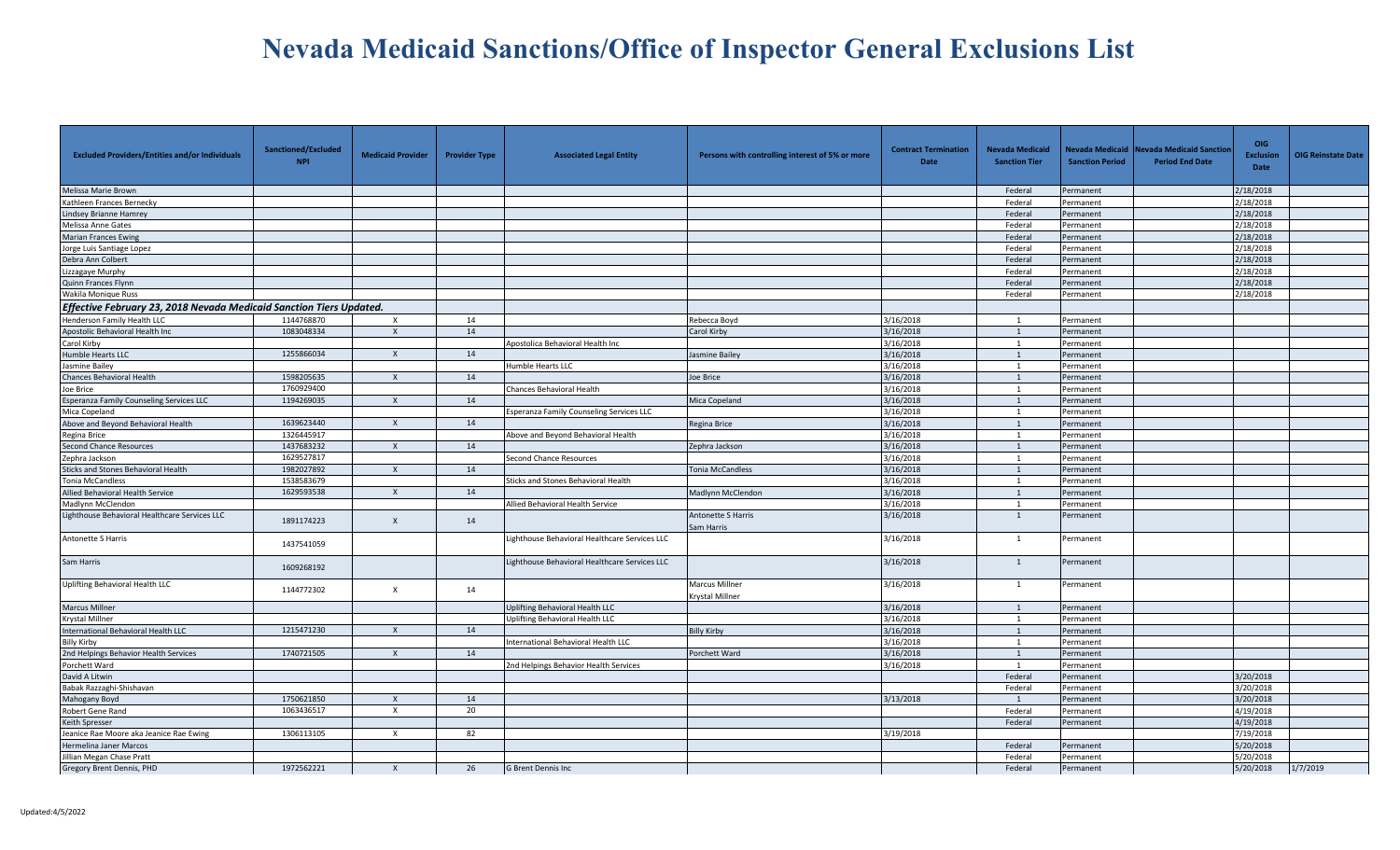| <b>Excluded Providers/Entities and/or Individuals</b> | Sanctioned/Excluded<br><b>NPI</b>      | <b>Medicaid Provider</b>  | <b>Provider Type</b> | <b>Associated Legal Entity</b>             | Persons with controlling interest of 5% or more | <b>Contract Termination</b><br>Date | <b>Nevada Medicaid</b><br><b>Sanction Tier</b> | <b>Sanction Period</b> | Nevada Medicaid Nevada Medicaid Sanctior<br><b>Period End Date</b> | <b>OIG</b><br><b>Exclusion</b><br>Date | <b>OIG Reinstate Date</b> |
|-------------------------------------------------------|----------------------------------------|---------------------------|----------------------|--------------------------------------------|-------------------------------------------------|-------------------------------------|------------------------------------------------|------------------------|--------------------------------------------------------------------|----------------------------------------|---------------------------|
| Shavon Marie Hill                                     | 1356544084                             |                           |                      |                                            |                                                 |                                     | Federal                                        | Permanent              |                                                                    | 5/20/2018                              |                           |
| Levada House                                          | 1215305818                             | $\times$                  | 14                   |                                            | <b>Ariell Dix</b>                               | 5/17/2018                           | 1                                              | Permanent              |                                                                    |                                        |                           |
| Ariell Dix                                            | 1831504430                             | $\boldsymbol{\mathsf{x}}$ | 14                   | Maple Star Nevada North                    |                                                 | 5/17/2018                           | $\overline{1}$                                 | Permanent              |                                                                    | 12/21/2020                             |                           |
| Truckee Meadows Mental Health                         |                                        | $\boldsymbol{\mathsf{X}}$ | 14                   |                                            | Derrick Johnson                                 | 5/17/2018                           | 1                                              | Permanent              |                                                                    |                                        |                           |
| Derrick Johnson                                       | 1750608634                             | $\times$                  | 14                   | Derrick Johnson LLC                        |                                                 | 5/17/2018                           |                                                | Permanent              |                                                                    |                                        |                           |
| Delhi Independent Living Homes                        | 1891142188                             | $\mathsf{x}$              | 14                   |                                            | Sabrina Dillingham<br><b>Ken Rollins</b>        | 5/17/2018                           | 1                                              | Permanent              |                                                                    |                                        |                           |
| Ken Rollins                                           |                                        |                           |                      |                                            |                                                 | 5/17/2018                           | $\overline{1}$                                 | Permanent              |                                                                    |                                        |                           |
| Sabrina Dillingham                                    | 1518494368                             |                           |                      |                                            |                                                 | 5/17/2018                           |                                                | Permanent              |                                                                    |                                        |                           |
| Heros LLC                                             | 1497287668                             | $\times$                  | 14                   |                                            | Semaj White                                     | 5/17/2018                           | 1                                              | Permanent              |                                                                    |                                        |                           |
| Semaj White                                           | 1376998872                             | $\times$                  | 14                   |                                            |                                                 | 5/17/2018                           | 1                                              | Permanent              |                                                                    |                                        |                           |
| Quality Independent Care                              | 1366724700                             | $\times$                  | 14                   |                                            | Jon Richard Watase                              | 5/17/2018                           | $\overline{1}$                                 | Permanent              |                                                                    |                                        |                           |
| Jon R Watase                                          | 103340014                              | $\boldsymbol{\mathsf{x}}$ | 82                   |                                            |                                                 | 5/17/2018                           | 1                                              | Permanent              |                                                                    |                                        |                           |
| Ready To Help Behavior Health Services LLC            | 1639608532                             | $\times$                  | 14                   |                                            | Darrell Thomas                                  | 5/17/2018                           | 1                                              | Permanent              |                                                                    |                                        |                           |
| Darrell Thomas                                        | 1285162420                             | $\boldsymbol{\mathsf{x}}$ | 14                   | Ready To Help Behavior Health Services LLC |                                                 | 5/17/2018                           | $\mathbf{1}$                                   | Permanent              |                                                                    |                                        |                           |
| Lifetime Assistance LLC                               | 1366812729                             | $\mathsf{x}$              | 14                   |                                            | <b>Ariell Dix</b><br>Nneka Gibney               | 5/17/2018                           | 1                                              | Permanent              |                                                                    |                                        |                           |
| Nneka Gibney                                          | 1801267356                             |                           |                      |                                            |                                                 | 5/17/2018                           |                                                | Permanent              |                                                                    | 12/21/2020                             |                           |
| Above and Beyond LLC                                  | 1356719801                             | $\mathsf{X}$              | 14                   |                                            | Michael Thomas                                  | 5/17/2018                           | 1                                              | Permanent              |                                                                    |                                        |                           |
| Michael Thomas                                        | 1255634598                             | $\boldsymbol{\mathsf{x}}$ | 14                   | Uplift Project Inc                         |                                                 | 5/17/2018                           | 1                                              | Permanent              |                                                                    |                                        |                           |
| Owen Osazuwa                                          | 1063954154                             | $\times$                  | 14                   | Grace Care Center                          |                                                 | 5/17/2018                           | $\overline{1}$                                 | Permanent              |                                                                    |                                        |                           |
| <b>Grace Care Center</b>                              | 14071459988                            | $\boldsymbol{\mathsf{x}}$ | 14                   |                                            | Eudora Mordi                                    | 5/17/2018                           | 1                                              | Permanent              |                                                                    |                                        |                           |
| Eudora Mordi                                          | 1083913214                             | $\times$                  | 14                   | <b>Grace Care Center</b>                   |                                                 | 5/17/2018                           |                                                | Permanent              |                                                                    |                                        |                           |
| Noble Horizons of Nevada                              | 1508212267                             | $\boldsymbol{\mathsf{x}}$ | 14                   |                                            | Patricia Ngate<br>Raymond Ngate                 | 5/17/2018                           | $\mathbf{1}$                                   | Permanent              |                                                                    |                                        |                           |
| Patricia Ngate                                        | 1699101667                             | $\times$                  | 14                   | Noble Horizons of Nevada                   |                                                 | 5/17/2018                           | 1                                              | Permanent              |                                                                    |                                        |                           |
| <b>Raymond Ngate</b>                                  |                                        |                           |                      | Noble Horizons of Nevada                   |                                                 | 5/17/2018                           |                                                | Permanent              |                                                                    |                                        |                           |
| Paula A Releford LLC                                  | 1942741913                             | $\boldsymbol{\mathsf{x}}$ | 14                   |                                            | Paula A Releford                                | 5/17/2018                           | 1                                              | Permanent              |                                                                    |                                        |                           |
| Paula Releford                                        | 1265608053                             | $\mathsf{x}$              | 14                   |                                            |                                                 | 5/17/2018                           | 1                                              | Permanent              |                                                                    | 9/19/2019                              |                           |
| Foundation Stone Family Services Inc                  | 1205260452                             | $\boldsymbol{\mathsf{x}}$ | 14                   |                                            | Leshay Harris                                   | 5/17/2018                           | $\overline{1}$                                 | Permanent              |                                                                    |                                        |                           |
| Leshay Harris                                         | 1336410075                             | $\mathsf{x}$              | 14                   |                                            |                                                 | 5/17/2018                           | 1                                              | Permanent              |                                                                    |                                        |                           |
| Benk, David                                           |                                        |                           |                      |                                            |                                                 | 6/1/2018                            | 1                                              | Permanent              |                                                                    |                                        |                           |
| <b>Grant A Gift Autism Foundation</b>                 | 1225498348                             | $\times$                  | 14                   |                                            | Lynda Tache                                     | 6/6/2018                            | $\overline{4}$                                 | 12 months              | 6/6/2019                                                           |                                        |                           |
| Lynda Tache                                           |                                        |                           |                      |                                            |                                                 | 6/6/2018                            | $\overline{4}$                                 | 12 months              | 6/6/2019                                                           |                                        |                           |
| Diamond Mental Health                                 | 1255767034                             | $\boldsymbol{\mathsf{x}}$ | 14                   |                                            | Constance Knight                                | 6/6/2018                            | $\overline{4}$                                 | 12 months              | 6/6/2019                                                           |                                        |                           |
| Constance Knight                                      | 1689715484                             | $\times$                  | 14                   | Diamond Mental Health                      |                                                 | 6/6/2018                            | $\overline{4}$                                 | 12 months              | 6/6/2019                                                           |                                        |                           |
| We Care Behavioral Health Services Agency LLC         | 1649655416<br>1801319934<br>1184147217 |                           | 14                   |                                            | Teneshia Spencer<br><b>Briana Spencer</b>       | 6/13/2018                           | 1                                              | Permanent              |                                                                    | 11/20/2018                             |                           |
| Daniel Frank Massey                                   |                                        |                           |                      |                                            |                                                 |                                     | Federal                                        | Permanent              |                                                                    | 6/20/2018                              |                           |
| Heather Ann Mentaberry                                |                                        |                           |                      |                                            |                                                 |                                     | Federal                                        | Permanent              |                                                                    | 5/20/2018                              |                           |
| Nicholas John Capos Jr                                | 1093726556                             |                           |                      |                                            |                                                 |                                     | Federal                                        | Permanent              |                                                                    | 6/20/2018                              |                           |
| John Christopher Harris                               | 1528440211                             | $\mathsf{X}$              | 14                   |                                            |                                                 | 7/20/2018                           | $\overline{1}$                                 | Permanent              |                                                                    | 6/20/2018                              |                           |
| <b>Richard James Settles</b>                          | 1891798153                             |                           |                      |                                            |                                                 |                                     | Federal                                        | Permanent              |                                                                    | 7/19/2018                              |                           |
| Wood, Jene Christen                                   |                                        |                           |                      |                                            |                                                 |                                     | Federal                                        | Permanent              |                                                                    | 7/19/2018                              |                           |
| Because We Care, LLC                                  | 1437449139                             | $\boldsymbol{\mathsf{x}}$ | 14                   |                                            | Kevin Quick                                     | 7/19/2018                           | 1                                              | Permanent              |                                                                    | 7/19/2018                              |                           |
| <b>Kevin Quick</b>                                    | 1376850826                             | $\boldsymbol{\mathsf{x}}$ | 14                   | Because We Care, LLC                       |                                                 | 7/19/2018                           | $\overline{1}$                                 | Permanent              |                                                                    |                                        |                           |
| Kieth Richard Spresser                                |                                        |                           |                      |                                            |                                                 |                                     | Federal                                        | Permanent              |                                                                    | 8/19/2018                              |                           |
| Sage Brush Behavioral Health LLC                      | 1669910394                             | $\times$                  | 14                   |                                            | Jacqueline De La Cruz                           | 7/21/2018                           | $\overline{4}$                                 | 12 months              |                                                                    |                                        |                           |
| Jacqueline De La Cruz                                 | 1851839583                             |                           |                      | Sage Brush Behavioral Health LLC           |                                                 | 7/21/2018                           | $\overline{4}$                                 | 12 months              |                                                                    |                                        |                           |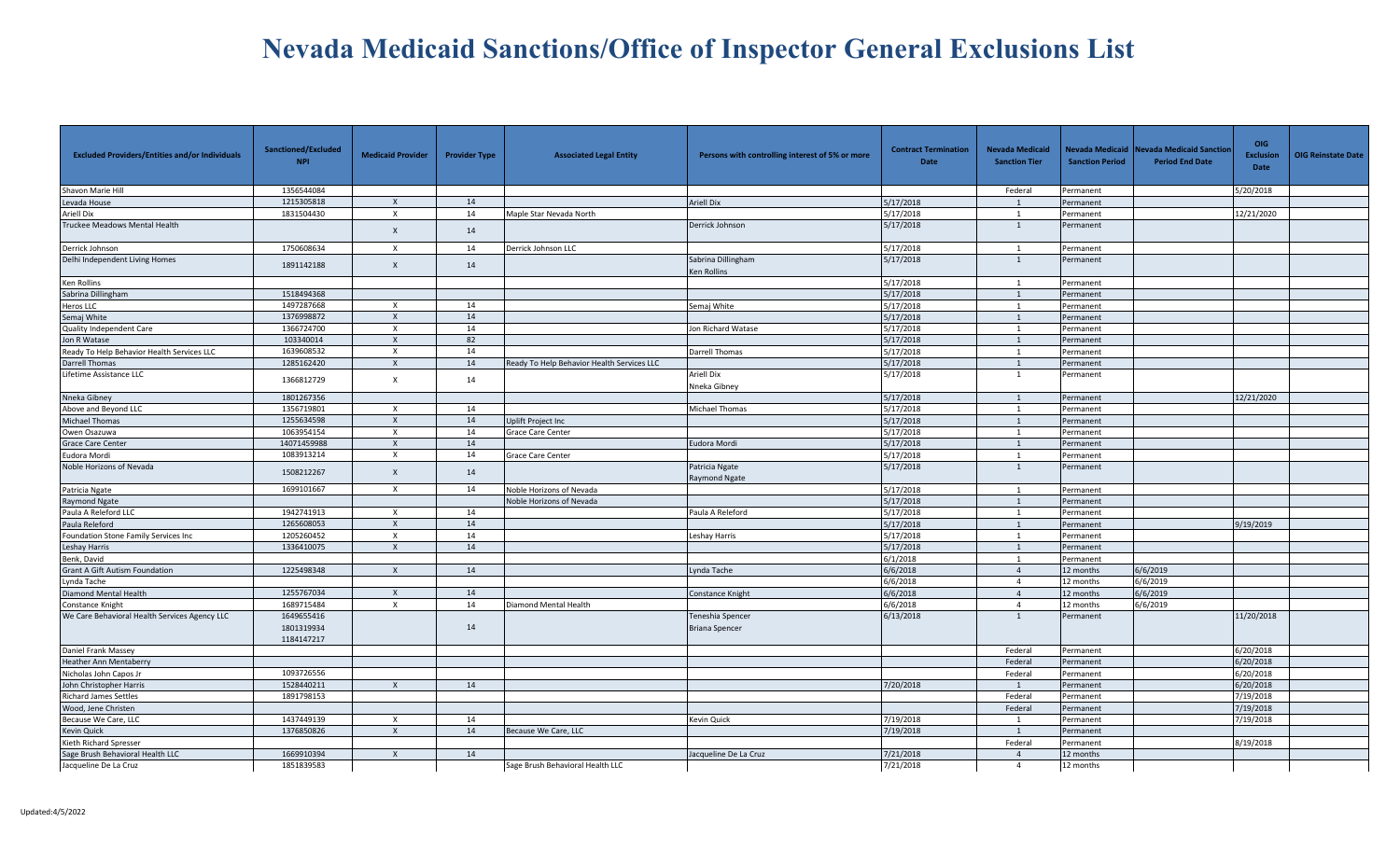| <b>Excluded Providers/Entities and/or Individuals</b>                      | Sanctioned/Excluded<br><b>NPI</b> | <b>Medicaid Provider</b>  | <b>Provider Type</b> | <b>Associated Legal Entity</b>                                             | Persons with controlling interest of 5% or more | <b>Contract Termination</b><br>Date | <b>Nevada Medicaid</b><br><b>Sanction Tier</b> | Nevada Medicaid<br><b>Sanction Period</b> | <b>Nevada Medicaid Sanctior</b><br><b>Period End Date</b> | <b>OIG</b><br><b>Exclusion</b><br>Date | <b>OIG Reinstate Date</b> |
|----------------------------------------------------------------------------|-----------------------------------|---------------------------|----------------------|----------------------------------------------------------------------------|-------------------------------------------------|-------------------------------------|------------------------------------------------|-------------------------------------------|-----------------------------------------------------------|----------------------------------------|---------------------------|
| <b>Emerald Vision Services LLC</b>                                         | 1487170049                        |                           |                      |                                                                            | Raquel Montoya<br>Jason Pearson                 | 8/16/2018                           | 1                                              | ermanent                                  |                                                           | 8/31/2020                              |                           |
| Raquel Montoya                                                             | 1811372899                        | X                         | 14                   | <b>Emerald Vision Services LLC</b>                                         |                                                 | 8/16/2018                           | -1                                             | Permanent                                 |                                                           |                                        |                           |
| Jason Pearson                                                              | 1881990109                        | $\mathsf{x}$              | 14                   | <b>Emerald Vision Services LLC</b>                                         |                                                 | 8/16/2018                           | 1                                              | ermanent                                  |                                                           | 8/31/2020                              |                           |
| <b>Shandy Melson</b>                                                       | 1083096051                        | $\times$                  | 14                   |                                                                            |                                                 | 8/31/2018                           | $\overline{3}$                                 | 3 Years                                   | 8/31/2021                                                 |                                        |                           |
| Jocelyn Chavez                                                             |                                   |                           |                      |                                                                            |                                                 |                                     | Federal                                        | Permanent                                 |                                                           | 8/20/2018                              |                           |
| John Michael Dailey                                                        | 1477594935                        |                           |                      |                                                                            |                                                 |                                     | Federal                                        | Permanent                                 |                                                           | 8/20/2018                              |                           |
| Angela Simms                                                               |                                   |                           |                      |                                                                            |                                                 |                                     | Federal                                        | Permanent                                 |                                                           | 8/20/2018                              |                           |
| Marquis Antoine Boxley                                                     | 1588086268                        | X                         | 82                   |                                                                            |                                                 | 9/12/2018                           | -1                                             | Permanent                                 |                                                           | 2/19/2019                              |                           |
| <b>First Initiative LLC</b>                                                | 1114261492                        | $\mathsf{x}$              | 14                   |                                                                            | Shameika Shonta Amin                            | 9/17/2018                           | 1                                              | Permanent                                 |                                                           | 8/20/2018                              |                           |
| Shameika Shonta Amin aka Shameika Adams                                    | 1366716409                        |                           |                      | Fist Initiative LLC                                                        |                                                 | 9/17/2018                           | 1                                              | Permanent                                 |                                                           | 8/20/2018                              |                           |
| Southern Comfort PCA LLC                                                   | 1376939660                        | $\mathsf{X}$              | 30,48,58             |                                                                            | Shameika Shonta Amin                            | 9/17/2018                           | 1                                              | Permanent                                 |                                                           |                                        |                           |
| <b>Atlas Counseling Center LLC</b>                                         | 1710360714                        | $\mathsf{x}$              | 14                   |                                                                            | Dina Phipps                                     | 9/17/2018                           | $\overline{4}$                                 | 12 months                                 | 9/17/2019                                                 |                                        |                           |
| Dina Phipps                                                                |                                   |                           |                      | Atlas Counseling Center LLC                                                |                                                 | 9/17/2018                           | $\overline{4}$                                 | 12 months                                 | 9/17/2019                                                 |                                        |                           |
| New Start at Second Chance LLC                                             | 1396166310                        | $\mathsf{x}$              | 14                   |                                                                            | <b>Clifford Osley</b>                           | 9/19/2018                           | $\overline{4}$                                 | 12 months                                 | 9/19/2019                                                 |                                        |                           |
| Clifford Osley                                                             | 1568705143                        |                           |                      | New Start at Second Chance LLC                                             |                                                 | 9/19/2018                           | $\overline{4}$                                 | 12 months                                 | 9/19/2019                                                 |                                        |                           |
| <b>LMS Fresh Start LLC</b>                                                 | 1093249484                        | $\times$                  | 14                   |                                                                            | Mercedes Ward                                   | 9/19/2018                           | $\overline{4}$                                 | 12 months                                 | 9/19/2019                                                 |                                        |                           |
| Mercedes Ward                                                              |                                   |                           |                      | LMS Fresh Start LLC                                                        |                                                 | 9/19/2018                           | $\overline{4}$                                 | 12 months                                 | 9/19/2019                                                 |                                        |                           |
| Jerry Judd Pryde Jr MD                                                     | 1558479147                        |                           |                      |                                                                            |                                                 |                                     | Federal                                        | Permanent                                 |                                                           | 9/20/2018                              |                           |
| Helping Hands Personal Care Services LLC                                   | 1134593866                        | $\times$                  | 14                   |                                                                            | Jarmeul Pearson                                 | 9/21/2018                           | $\overline{1}$                                 | Permanent                                 |                                                           |                                        |                           |
| Jarmeul Pearson                                                            | 1932402047                        |                           |                      | Helping Hands Personal Care Services LLC                                   |                                                 | 9/21/2018                           | $\overline{1}$                                 | Permanent                                 |                                                           |                                        |                           |
| Mikisha Renee Todd                                                         |                                   |                           |                      |                                                                            |                                                 | 10/2/2018                           | $\overline{1}$                                 | Permanent                                 |                                                           | 2/19/2019                              |                           |
| Kreative Steps Behavioral Health LLC                                       | 1144637984                        | $\times$                  | 14                   |                                                                            | Angela Wright                                   | 10/6/2018                           | $\overline{\mathbf{3}}$                        | vears                                     | 10/6/2021                                                 |                                        |                           |
| Shanique Shanta Poole                                                      | 1336584366                        | $\mathsf{x}$              | 14                   |                                                                            |                                                 | 10/8/2018                           | $\overline{1}$                                 | ermanent                                  |                                                           | 3/20/2019                              |                           |
| Denise Gallant                                                             | 1316230659                        | $\boldsymbol{\mathsf{x}}$ | 14                   | Sister 2 Sister Connection BHS, LLC<br>DBA Center For Life Enhancement LLC |                                                 | 10/11/2018                          | 1                                              | Permanent                                 |                                                           | 3/20/2019                              |                           |
| Sister 2 Sister Connection BHS, LLC<br>DBA Center For Life Enhancement LLC | 1407110505                        | $\mathsf{X}$              | 14                   |                                                                            | <b>Denis Gallant</b><br>Summer Ridge            | 10/11/2018                          | 1                                              | Permanent                                 |                                                           |                                        |                           |
| Tymekka P Greenough                                                        | 1508207325                        | $\mathsf{X}$              | 14                   |                                                                            |                                                 | 10/11/2018                          | 1                                              | Permanent                                 |                                                           | 10/11/2018                             |                           |
| Doretha Marshall Scott aka Doretha Marshall                                | 1477808517                        | $\mathsf{X}$              | 14                   | Men On The Rise, Inc                                                       |                                                 | 10/11/2018                          | 1                                              | Permanent                                 |                                                           | 5/31/2019                              |                           |
| Men On The Rise, Inc                                                       | 1801166541                        | $\mathsf{x}$              | 14                   |                                                                            | Doretha Scott<br>Michiko Nicole Martin          | 10/11/2018                          | 1                                              | Permanent                                 |                                                           |                                        |                           |
| Eucalyptus Home Care LLC                                                   | 1811354764                        | $\times$                  | 30                   |                                                                            | Mariel Pamintuan-Esquerra                       | 10/16/2018                          | $\overline{1}$                                 | Permanent                                 |                                                           |                                        |                           |
| Mariel Pamintuan-Esquerra                                                  |                                   |                           |                      | <b>Eucalyptus Home Care LLC</b>                                            |                                                 | 10/16/2018                          | 1                                              | Permanent                                 |                                                           |                                        |                           |
| Family SI & CD                                                             | 1699293381                        | $\times$                  | 14                   |                                                                            | Jini Muhammad<br>Dominick Hurd                  | 10/24/2018                          | $\overline{\mathbf{3}}$                        | years                                     | 10/24/2021                                                |                                        |                           |
| Jini Muhammad                                                              | 1568809952                        | $\times$                  | 14                   | Family SI & CD                                                             |                                                 | 10/24/2018                          | $\mathbf{R}$                                   | 3 years                                   | 10/24/2021                                                |                                        |                           |
| Dominick Hurd                                                              | 1780194878                        |                           |                      | Family SI & CD                                                             |                                                 | 10/24/2018                          | $\overline{3}$                                 | wears                                     | 10/24/2021                                                |                                        |                           |
| Susan Cox                                                                  | 1871920066                        | $\boldsymbol{\mathsf{x}}$ | 24                   |                                                                            |                                                 | 10/25/2018                          | $\overline{4}$                                 | 12 months                                 | 10/25/2019                                                |                                        |                           |
| Horace Guerra                                                              | 1376643296                        | $\mathsf{x}$              | 20                   |                                                                            |                                                 | 11/17/2018                          | 1                                              | Permanent                                 |                                                           | 7/3/2019                               |                           |
| Cassandra Blair Johnson                                                    |                                   |                           |                      |                                                                            |                                                 | 11/20/2018                          | 1                                              | Permanent                                 |                                                           | 11/20/2018                             |                           |
| Cesar Almodal Caruncho                                                     |                                   |                           |                      |                                                                            |                                                 | 11/20/2018                          | $\overline{1}$                                 | Permanent                                 |                                                           | 11/20/2018                             |                           |
| David Harold Benke                                                         |                                   |                           |                      |                                                                            |                                                 | 11/20/2018                          | 1                                              | Permanent                                 |                                                           | 11/20/2018                             |                           |
| Christian G Hernandez                                                      |                                   |                           |                      |                                                                            |                                                 | 11/20/2018                          | 1                                              | Permanent                                 |                                                           | 11/20/2018                             |                           |
| Zenith Wellness Center                                                     | 1871033720                        | $\times$                  | 14                   |                                                                            | Jelen K Giron                                   | 12/7/2018                           | 2                                              | 10 years                                  | 12/7/2028                                                 |                                        |                           |
| Jelen K Giron                                                              | 1477087435                        |                           |                      | Zenith Wellness Center                                                     |                                                 | 12/7/2018                           | $\overline{2}$                                 | 10 years                                  | 12/7/2028                                                 |                                        |                           |
| Rosies Providers & Home Services LLC                                       | 1083140974                        | X                         | 14                   |                                                                            | Rose McAlister                                  | 12/7/2018                           | $\overline{3}$                                 | 3 Years                                   | 12/7/2021                                                 |                                        |                           |
| Rose McAlister                                                             |                                   |                           |                      | Rosies Providers & Home Services                                           |                                                 | 12/7/2018                           | $\overline{\mathbf{3}}$                        | Years                                     | 12/7/2021                                                 |                                        |                           |
| Nelson M Mukuna                                                            |                                   |                           |                      |                                                                            |                                                 | 10/10/2018                          | 1                                              | Permanent                                 |                                                           | 5/31/2019                              |                           |
| <b>Essential Wellness</b>                                                  | 1376964437                        | $\mathsf{X}$              | 14                   |                                                                            | Angele Jackson                                  | 12/20/2018                          | 2                                              | 10 years                                  | 12/20/2028                                                |                                        |                           |
| Angele Jackson                                                             | 1255611158                        | X                         | 14                   | <b>Essential Wellness</b>                                                  |                                                 | 12/20/2018                          | 2                                              | 10 years                                  | 12/20/2028                                                |                                        |                           |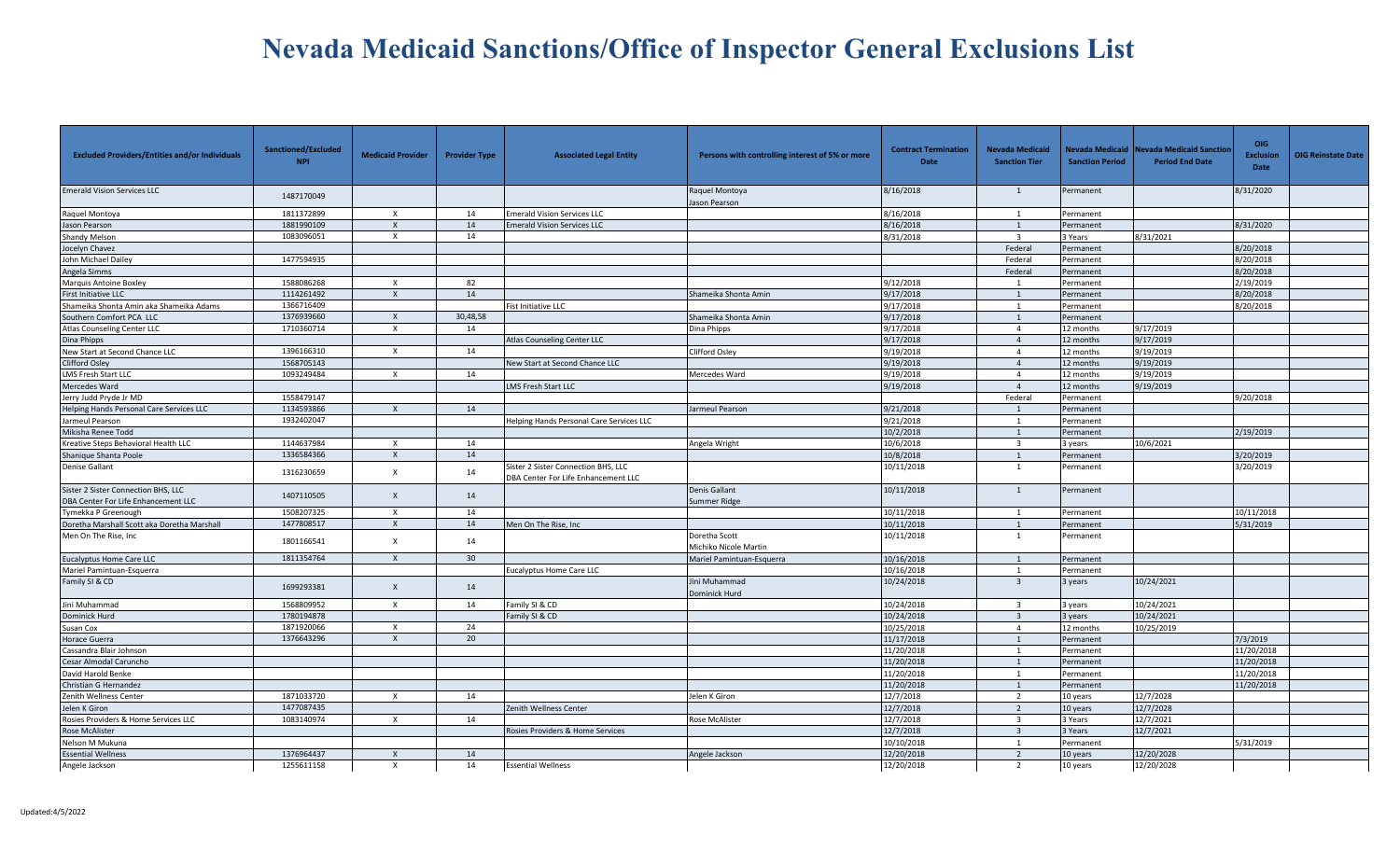| <b>Excluded Providers/Entities and/or Individuals</b>  | Sanctioned/Excluded<br><b>NPI</b> | <b>Medicaid Provider</b>  | <b>Provider Type</b> | <b>Associated Legal Entity</b>                         | Persons with controlling interest of 5% or more          | <b>Contract Termination</b><br>Date | <b>Nevada Medicaid</b><br><b>Sanction Tier</b> | <b>Sanction Period</b> | Nevada Medicaid   Nevada Medicaid Sanctior<br><b>Period End Date</b> | <b>OIG</b><br><b>Exclusion</b><br>Date | <b>OIG Reinstate Date</b> |
|--------------------------------------------------------|-----------------------------------|---------------------------|----------------------|--------------------------------------------------------|----------------------------------------------------------|-------------------------------------|------------------------------------------------|------------------------|----------------------------------------------------------------------|----------------------------------------|---------------------------|
| <b>Superior Connections Services LLC</b>               | 1770095903                        | $\boldsymbol{\mathsf{x}}$ | 14                   |                                                        | <b>Ebony Granados</b><br>Jennifer Barreras               | 12/20/2018                          | $\overline{\mathbf{3}}$                        | 3 years                | 12/20/2021                                                           |                                        |                           |
| Jennifer Barreras                                      | 1114261419                        | $\boldsymbol{\mathsf{x}}$ | 14                   | Superior Connections Services LLC                      |                                                          | 12/20/2018                          | $\overline{4}$                                 | 12 Months              | 12/20/2019                                                           |                                        |                           |
| <b>Ebony Granados</b>                                  | 1154706356                        | $\boldsymbol{\mathsf{x}}$ | 14                   | Superior Connections Services LLC                      |                                                          | 12/21/2018                          | $\overline{4}$                                 | 12 months              | 12/21/2019                                                           |                                        |                           |
| Southwestern Health Solutions, LLC                     | 1528574399                        | $\times$                  | 14                   |                                                        | Tonda Ward                                               | 12/26/2018                          | 1                                              | Permanent              |                                                                      |                                        |                           |
| Tonda Ward                                             |                                   |                           |                      | Southwestern Health Solutions, LLC                     |                                                          | 12/26/2018                          | $\overline{1}$                                 | Permanent              |                                                                      |                                        |                           |
| Rise Behavioral Health Solutions                       | 1942743083                        | $\boldsymbol{\mathsf{x}}$ | 14                   |                                                        | Vincent Brown<br>Sherika Williams-Brown<br>Terri Jackson | 1/10/2019                           | 1                                              | Permanent              |                                                                      |                                        |                           |
| <b>Vincent Brown</b>                                   | 1184915480                        | $\times$                  | 14                   | Rise Behavioral Health Solutions                       |                                                          | 1/10/2019                           |                                                | Permanent              |                                                                      |                                        |                           |
| Sherika Williams-Brown                                 | 1861842718                        | $\mathsf{x}$              | 14                   | Rise Behavioral Health Solutions                       |                                                          | 1/10/2019                           | 1                                              | Permanent              |                                                                      |                                        |                           |
| Terri Jackson                                          | 1699075853                        | $\boldsymbol{\mathsf{x}}$ | 14                   | Rise Behavioral Health Solutions                       |                                                          | 1/10/2019                           | 1                                              | 3 Years                | 1/10/2022                                                            |                                        |                           |
| Henson Family Services                                 | 1235661901                        | $\boldsymbol{\mathsf{x}}$ | 14                   |                                                        | Zoila Henson                                             | 1/18/2019                           | $\overline{\mathbf{3}}$                        | years                  | 1/18/2022                                                            |                                        |                           |
| Zoila Henson                                           | 1497287163                        |                           |                      | Henson Family Services                                 |                                                          | 1/18/2019                           | $\overline{3}$                                 | 3 years                | 1/18/2022                                                            |                                        |                           |
| A New Way Behavioral Services LLC                      | 1053832543                        | $\times$                  | 14                   |                                                        | samar Salazar                                            | 1/25/2019                           | $\overline{\mathbf{3}}$                        | 3 vears                | 1/25/2022                                                            |                                        |                           |
| <b>Isamar Salazar</b>                                  | 1093236473                        |                           |                      | A New Way Behavioral Services LLC                      |                                                          | 1/25/2019                           | $\overline{\mathbf{3}}$                        | 3 years                | 1/25/2022                                                            |                                        |                           |
| Doska Project Wellness Center                          | 1568981223                        | $\boldsymbol{\mathsf{x}}$ | 14                   |                                                        | ennifer Thomas                                           | 1/25/2019                           | $\overline{2}$                                 | 10 years               | 1/25/2029                                                            |                                        |                           |
| Jennifer Thomas                                        | 1003291758                        | $\boldsymbol{\mathsf{x}}$ | 14                   | Doska Project Wellness Center                          |                                                          | 1/25/2019                           | 2                                              | 10 years               | 1/25/2029                                                            |                                        |                           |
| One In A Million Home Care LLC                         | 1992236954                        | $\mathsf{X}$              | 30                   |                                                        | Cameille Funches                                         | 2/6/2019                            | $\overline{\mathbf{3}}$                        | 3 years                | 2/6/2022                                                             |                                        |                           |
| Cameille Funches                                       | 1801101456                        |                           |                      | One In A Million Home Care LLC                         |                                                          | 2/6/2019                            | $\overline{3}$                                 | 3 years                | 2/6/2022                                                             |                                        |                           |
| C LA Funch Consulting<br>DBA Hearts With Helping Hands | 1639470172                        | $\boldsymbol{\mathsf{x}}$ | 14                   |                                                        | Cameille Funches<br>Tanya Jackson                        | 2/6/2019                            | $\overline{4}$                                 | 12 months              | 2/6/2020                                                             |                                        |                           |
| Tanya Jackson                                          |                                   |                           |                      | C LA Funch Consulting<br>DBA Hearts With Helping Hands |                                                          | 2/6/2019                            | $\overline{4}$                                 | 12 months              | 2/6/2020                                                             |                                        |                           |
| <b>EOS Mental Health and Rehabilitation Services</b>   | 1912364985                        | $\times$                  | 14                   |                                                        | Micholas Neely                                           | 2/7/2019                            | $\overline{\mathbf{3}}$                        | 3 years                | 2/7/2022                                                             |                                        |                           |
| Shameka Williams                                       | 1639506108                        | $\mathsf{x}$              | 14                   |                                                        |                                                          | 2/7/2019                            | $\overline{3}$                                 | 3 years                | 2/7/2022                                                             |                                        |                           |
| Go With The Flow Behavioral Health LLC                 | 1306358080                        | $\mathsf{x}$              | 14                   |                                                        | Stefan Flowers                                           | 2/7/2019                            |                                                | Permanent              |                                                                      |                                        |                           |
| <b>Stefan Flowers</b>                                  | 1932547726                        | $\mathsf{x}$              | 14                   | Go With The Flow Behavioral Health LLC                 |                                                          | 2/7/2019                            | 1                                              | Permanent              |                                                                      |                                        |                           |
| Northwest Associates Psychological Services Inc        | 1679703805                        | $\mathsf{x}$              | 14                   | Northwest Associates Psychological Services Inc        | Marcel C Chappuis                                        | 2/14/2019                           | $\overline{2}$                                 | 10 years               | 2/14/2029                                                            |                                        |                           |
| Marcel C Chappuis                                      | 1164540472                        | $\mathsf{X}$              | 26                   |                                                        |                                                          |                                     |                                                |                        |                                                                      |                                        |                           |
| Cash-Sha Alexus Bynum                                  |                                   |                           |                      |                                                        |                                                          |                                     | 1                                              | Permanent              |                                                                      | 2/19/2019                              |                           |
| Maria Larkin aka Maria Bella-Larkin                    |                                   |                           |                      |                                                        |                                                          |                                     |                                                | Permanent              |                                                                      | 2/19/2019                              |                           |
| <b>VIP Support Services</b>                            | 1316468069                        | X                         | 14                   |                                                        | Lorenthia Clayton                                        | 2/21/2019                           | $\overline{\mathbf{3}}$                        | 3 Years                | 2/21/2022                                                            |                                        |                           |
| Lorenthia Clayton                                      | 1043679848                        | $\times$                  | 14                   | VIP Support Services                                   |                                                          | 2/21/2019                           | $\overline{3}$                                 | Years                  | 2/21/2022                                                            |                                        |                           |
| Open Arms Behavioral Health                            | 1275070591                        | $\times$                  | 14                   |                                                        | LaShandra Harris<br>LaShann Harris                       | 3/4/2019                            | $\overline{\mathbf{3}}$                        | 3 years                | 3/4/2022                                                             |                                        |                           |
| Lashandra Harris                                       | 1417494725                        | $\times$                  | 14                   | Open Arms Behavioral Health                            |                                                          | 3/4/2019                            | $\overline{3}$                                 | 3 years                | 3/4/2022                                                             |                                        |                           |
| LaShann Harris                                         | 1780121004                        |                           |                      | Open Arms Behavioral Health                            |                                                          | 3/4/2019                            | $\overline{3}$                                 | 3 years                | 3/4/2022                                                             |                                        |                           |
| <b>Wilson Bernales</b>                                 | 1508824467                        | $\mathsf{X}$              | 14                   |                                                        |                                                          | 4/2/2019                            | $\overline{3}$                                 | 3 years                | 4/2/2022                                                             |                                        |                           |
| <b>Inspiration Behavioral Management</b>               | 1306094578                        | $\boldsymbol{\mathsf{x}}$ | 14                   |                                                        | Priscilla V Otoo-Davis                                   | 4/17/2019                           | $\overline{3}$                                 | 3 years                | 4/17/2022                                                            |                                        |                           |
| Moving Forward Counseling Solutions, LLC               | 1245609130                        | $\times$                  | 14                   |                                                        | Joseph Dakuras                                           | 4/17/2019                           | 1                                              | Permanent              |                                                                      | 5/31/2019                              |                           |
| Joseph Dakuras                                         | 1386950491                        |                           |                      | Moving Forward Counseling Solutions, LLC               |                                                          | 4/17/2019                           | $\overline{2}$                                 | 10 years               | 4/17/2029                                                            |                                        |                           |
| Cory Bieniemy                                          | 1275776544                        | $\times$                  | 14                   |                                                        |                                                          | 4/19/2019                           | 1                                              | Permanent              |                                                                      | 5/31/2019                              |                           |
| Darren Michael Chotiner                                | 1053583104                        |                           |                      |                                                        |                                                          |                                     | $\overline{1}$                                 | Permanent              |                                                                      | 4/17/2019                              |                           |
| Melanie Ann Peters                                     |                                   |                           |                      |                                                        |                                                          |                                     | 1                                              | Permanent              |                                                                      | 4/17/2019                              |                           |
| <b>Tomera Delene Willis</b>                            |                                   |                           |                      |                                                        |                                                          |                                     | 1                                              | Permanent              |                                                                      | 4/17/2019                              |                           |
| Tammie Yvette Bynum                                    |                                   |                           |                      |                                                        |                                                          |                                     | $\overline{1}$                                 | Permanent              |                                                                      | 4/17/2019                              |                           |
| New Direction Behavior Health LLC                      | 1902349012                        | $\times$                  | 14                   |                                                        | Tanetta Winters                                          | 5/3/2019                            | $\overline{3}$                                 | 3 years                | 5/3/2022                                                             |                                        |                           |
| <b>Tanetta Winters</b>                                 | 1417490525                        |                           |                      | New Direction Behavior Health                          |                                                          | 5/3/2019                            | $\overline{3}$                                 | 3 years                | 5/3/2022                                                             |                                        |                           |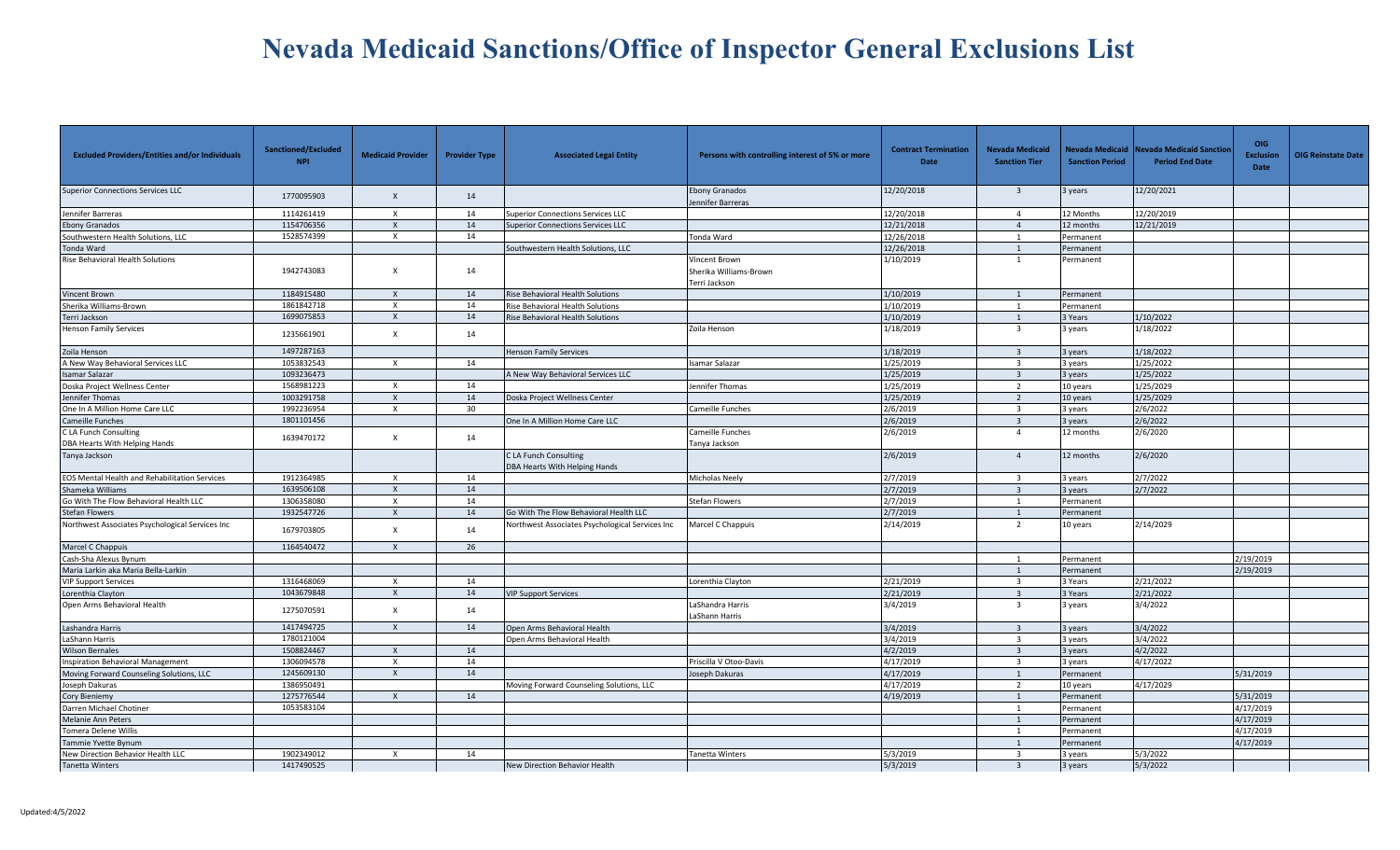| <b>Excluded Providers/Entities and/or Individuals</b> | Sanctioned/Excluded<br><b>NPI</b> | <b>Medicaid Provider</b>  | <b>Provider Type</b> | <b>Associated Legal Entity</b>                 | Persons with controlling interest of 5% or more       | <b>Contract Termination</b><br><b>Date</b> | <b>Nevada Medicaid</b><br><b>Sanction Tier</b> | <b>Sanction Period</b> | Nevada Medicaid Nevada Medicaid Sanctior<br><b>Period End Date</b> | OIG<br><b>Exclusion</b><br><b>Date</b> | <b>OIG Reinstate Date</b> |
|-------------------------------------------------------|-----------------------------------|---------------------------|----------------------|------------------------------------------------|-------------------------------------------------------|--------------------------------------------|------------------------------------------------|------------------------|--------------------------------------------------------------------|----------------------------------------|---------------------------|
| Brooks Behavioral Health Center LLC                   | 1548548597                        | $\times$                  | 14                   |                                                | Devin James Anthony Brooks                            | 5/3/2019                                   | $\overline{2}$                                 | 10 years               | 5/3/2029                                                           |                                        |                           |
| Devin James Anthony Brooks                            | 1194022301                        | $\times$                  |                      | Brooks Behavioral Health Center LLC            |                                                       | 5/3/2019                                   | $\overline{2}$                                 | 10 years               | 5/3/2029                                                           |                                        |                           |
| Man Up Ministries LLC                                 | 1811249451                        | $\boldsymbol{\mathsf{x}}$ | 14                   |                                                | Robert Peoples                                        | 5/3/2019                                   | $\overline{3}$                                 | 3 Years                | 5/3/2022                                                           |                                        |                           |
| Robert Peoples                                        | 1285903476                        | $\boldsymbol{\mathsf{x}}$ | 14                   | Man Up Ministries LLC                          |                                                       | 5/3/2019                                   | $\overline{3}$                                 | Years                  | 5/3/2022                                                           |                                        |                           |
| CSSI Behavioral Health Services LLC                   | 1659666170                        | $\mathsf{x}$              | 14                   |                                                | Phyllis Tellis                                        | 5/17/2019                                  | $\overline{3}$                                 | 3 years                | 5/17/2022                                                          |                                        |                           |
| <b>Phyllis Tellis</b>                                 | 1932347242                        | $\times$                  | 14                   | <b>CSSI Behavioral Health Services LLC</b>     |                                                       | 5/17/2019                                  | $\overline{3}$                                 | 3 years                | 5/17/2022                                                          |                                        |                           |
| My Journey Behavioral Health LLC                      | 1467954230                        | $\boldsymbol{\mathsf{x}}$ | 14                   |                                                | Edrecka Wolridge                                      | 5/17/2019                                  | $\overline{\mathbf{3}}$                        | 3 years                | 5/17/2022                                                          |                                        |                           |
| Edrecka Wolridge                                      | 1710489513                        | $\times$                  | 14                   | My Journey Behavioral Health LLC               |                                                       | 5/17/2019                                  | $\overline{3}$                                 | 3 years                | 5/17/2022                                                          |                                        |                           |
| Bridge of Hope Counseling LLC                         | 1417349127                        | $\times$                  | 14                   |                                                | Raymond Lavender                                      | 5/17/2019                                  | $\overline{2}$                                 | 10 Years               | 5/17/2029                                                          |                                        |                           |
| Raymond Lavender                                      | 1902198559                        | $\mathsf{X}$              | 14                   | Bridge of Hope Counseling LLC                  |                                                       | 5/17/2019                                  | 2                                              | 10 years               | 5/17/2029                                                          |                                        |                           |
| <b>Brooks Genetics</b>                                | 1063924470                        | $\times$                  | 17                   | <b>Brooks Family Clinics LLC</b>               | Devin Brooks                                          | 5/22/2019                                  | $\overline{2}$                                 | 10 years               | 5/22/2029                                                          |                                        |                           |
| <b>Brooks Family Clinic LLC</b>                       | 1881106987<br>1982000824          | $\mathsf{x}$              | 17                   |                                                | Devin James Anthony Brooks                            | 5/22/2019                                  | $\overline{2}$                                 | 10 years               | 5/22/2029                                                          |                                        |                           |
| Dynamic Minds Services LLC                            | 1245771898                        | $\times$                  | 14                   |                                                | April Brown                                           | 5/28/2019                                  | $\overline{3}$                                 | 3 Years                | 5/28/2022                                                          | 9/20/2021                              |                           |
| April Brown                                           | 1871823542                        | $\times$                  | 14                   | <b>Dynamic Minds Services LLC</b>              |                                                       | 5/28/2019                                  |                                                | years                  | 5/28/2022                                                          | 9/20/2021                              |                           |
| Devendra Patel                                        | 1871658310                        | $\times$                  | 20                   |                                                |                                                       | 5/28/2019                                  | 1                                              | Permanent              |                                                                    |                                        |                           |
| Oxytech LLC                                           | 1245556133                        | $\boldsymbol{\mathsf{x}}$ | 33                   |                                                | Brenda Sixta                                          | 5/30/2019                                  | $\overline{3}$                                 | 3 years                | 5/30/2022                                                          |                                        |                           |
| Brenda Sixta                                          | 1316192198                        | $\mathsf{X}$              |                      | Oxytech LLC                                    |                                                       | 5/30/2019                                  |                                                | 3 years                | 5/30/2022                                                          |                                        |                           |
| <b>Next Generation Path LLC</b>                       | 1558773614                        | $\boldsymbol{\mathsf{X}}$ | 14                   |                                                | Sarita Edwards                                        | 6/12/2019                                  | $\overline{\mathbf{3}}$                        | 3 Years                | 6/12/2022                                                          |                                        |                           |
| <b>Eternitys Path</b>                                 | 1609212182                        | $\times$                  | 14                   |                                                | Sarita Edwards                                        | 6/12/2019                                  | $\overline{3}$                                 | 3 Years                | 6/12/2022                                                          |                                        |                           |
| Sarita Edwards                                        | 1699082503                        | $\mathsf{X}$              |                      | Next Generation Path LLC<br>Eternitys<br>ath   |                                                       | 6/12/2019                                  | $\overline{\mathbf{3}}$                        | 3 years                | 6/12/2022                                                          |                                        |                           |
| <b>Daniel Earles</b>                                  |                                   |                           |                      |                                                |                                                       |                                            | Federal                                        | Permanent              |                                                                    | 5/31/2019                              |                           |
| Ambassador Behavioral Health Services                 | 1124492053                        | $\mathsf{X}$              | 14                   |                                                | Clever Ugbodu                                         | 6/20/2019                                  | $\overline{3}$                                 | 3 Years                | 6/20/2022                                                          |                                        |                           |
| Clever Ugbodu                                         | 1528432747                        |                           |                      | Ambassador Behavioral Health Services          |                                                       | 6/20/2019                                  | $\overline{\mathbf{3}}$                        | 3 years                | 6/20/2022                                                          |                                        |                           |
| Oxytech LLC                                           | 1538563788                        | $\mathsf{x}$              | 58                   |                                                | Brenda Sixta                                          | 6/21/2019                                  | $\overline{3}$                                 | years                  | 6/21/2022                                                          |                                        |                           |
| Catch 22 Life Services LLC                            | 1053731851                        | $\times$                  | 14                   |                                                | Jer Roberson-Strange<br>Marisa Marano                 | 7/14/2019                                  | $\overline{a}$                                 | 12 Months              | 7/14/2020                                                          |                                        |                           |
| Jer Roberson-Strange                                  | 1881936698                        | $\mathsf{x}$              | 14                   | Catch 22 Life Services LLC                     |                                                       | 7/14/2019                                  | $\overline{4}$                                 | 12 months              | 7/14/2020                                                          |                                        |                           |
| Marisa Marano                                         | 1447536123                        | X                         | 14                   | Catch 22 Life Services LLC                     |                                                       | 7/14/2019                                  | $\overline{4}$                                 | 12 Months              | 7/14/2020                                                          |                                        |                           |
| Robert D Harvey                                       |                                   |                           |                      |                                                |                                                       |                                            |                                                | Permanent              |                                                                    | 7/3/2019                               |                           |
| Hallway 2 A Heart Community Corporation               | 1992247266                        | X                         | 14                   |                                                | Dana Hall                                             | 7/26/2019                                  | $\overline{2}$                                 | 10 years               | 7/26/2029                                                          |                                        |                           |
| Dana Hall                                             | 1548589518                        | $\mathsf{x}$              | 14                   | <b>Hallway 2 A Heart Community Corporation</b> |                                                       | 7/26/2019                                  | $\overline{2}$                                 | 10 Years               | 7/26/2029                                                          |                                        |                           |
| Renewed Mind Behavioral Health                        | 1932573193                        | $\mathsf{x}$              | 14                   |                                                | Favor Chikelu                                         | 7/26/2019                                  | $\overline{2}$                                 | 10 Years               | 7/26/2029                                                          |                                        |                           |
| Favor Chikelu                                         | 1669814968                        | $\mathsf{x}$              | 14                   | Renewed Mind Behavioral Health                 |                                                       | 7/26/2019                                  | $\overline{2}$                                 | 10 Years               | 7/26/2029                                                          |                                        |                           |
| Forevermore Behavioral Health                         | 1023515210                        | $\times$                  | 14                   |                                                | Shanna Mayer                                          | 8/23/2019                                  | 2                                              | 10 years               | 8/23/2029                                                          |                                        |                           |
| Shanna Mayer                                          | 1760919252                        | $\mathsf{X}$              | 14                   | Forevermore Behavioral Health                  |                                                       | 8/23/2019                                  | $\overline{2}$                                 | 10 Years               | 8/23/2029                                                          |                                        |                           |
| Vision of Hope Providers LLC                          | 1780177287                        | $\times$                  | 14                   |                                                | Okeychukwu Onwudiwe                                   | 9/10/2019                                  | $\overline{2}$                                 | 10 years               | 9/10/2029                                                          |                                        |                           |
| Okeychukwu Onwudiwe                                   | 1851879720                        |                           |                      | Vision of Hope Providers LLC                   |                                                       | 9/10/2019                                  | $\overline{2}$                                 | 10 years               | 9/10/2029                                                          |                                        |                           |
| Humble Steps BH                                       | 1053806745                        | $\times$                  | 14                   |                                                | Antoinette Belote-Binford                             | 9/10/2019                                  | $\overline{2}$                                 | 10 years               | 9/10/2029                                                          |                                        |                           |
| Antoinette Belote-Binford                             | 1205328994                        |                           |                      | Humble Steps BH                                |                                                       | 9/10/2019                                  | $\overline{2}$                                 | 10 years               | 9/10/2029                                                          |                                        |                           |
| <b>High Desert Clinic</b>                             | 1043253727                        | $\times$                  | 20                   |                                                | Gary Ridenour                                         | 9/13/2019                                  | $\overline{3}$                                 | 3 Years                | 9/13/2022                                                          |                                        |                           |
| Gary Ridenour                                         | 1194900969                        | $\mathsf{X}$              | 20                   | <b>High Desert Clinic</b>                      |                                                       | 9/13/2019                                  | $\overline{\mathbf{3}}$                        | 3 Years                | 9/13/2022                                                          |                                        |                           |
| Derek Braddix                                         | 1588110480                        | $\times$                  | 24                   | <b>High Desert Clinic</b>                      |                                                       | 9/13/2019                                  | $\overline{3}$                                 | 3 Years                | 9/13/2022                                                          |                                        |                           |
| Family Tree Health Care System                        | 1851759021                        | $\times$                  | 14                   |                                                | Rose Gaston<br>John Oshifodunrin<br>Tayo Oshifodunrin | 10/1/2019                                  | 2                                              | 10 Years               | 10/1/2029                                                          |                                        |                           |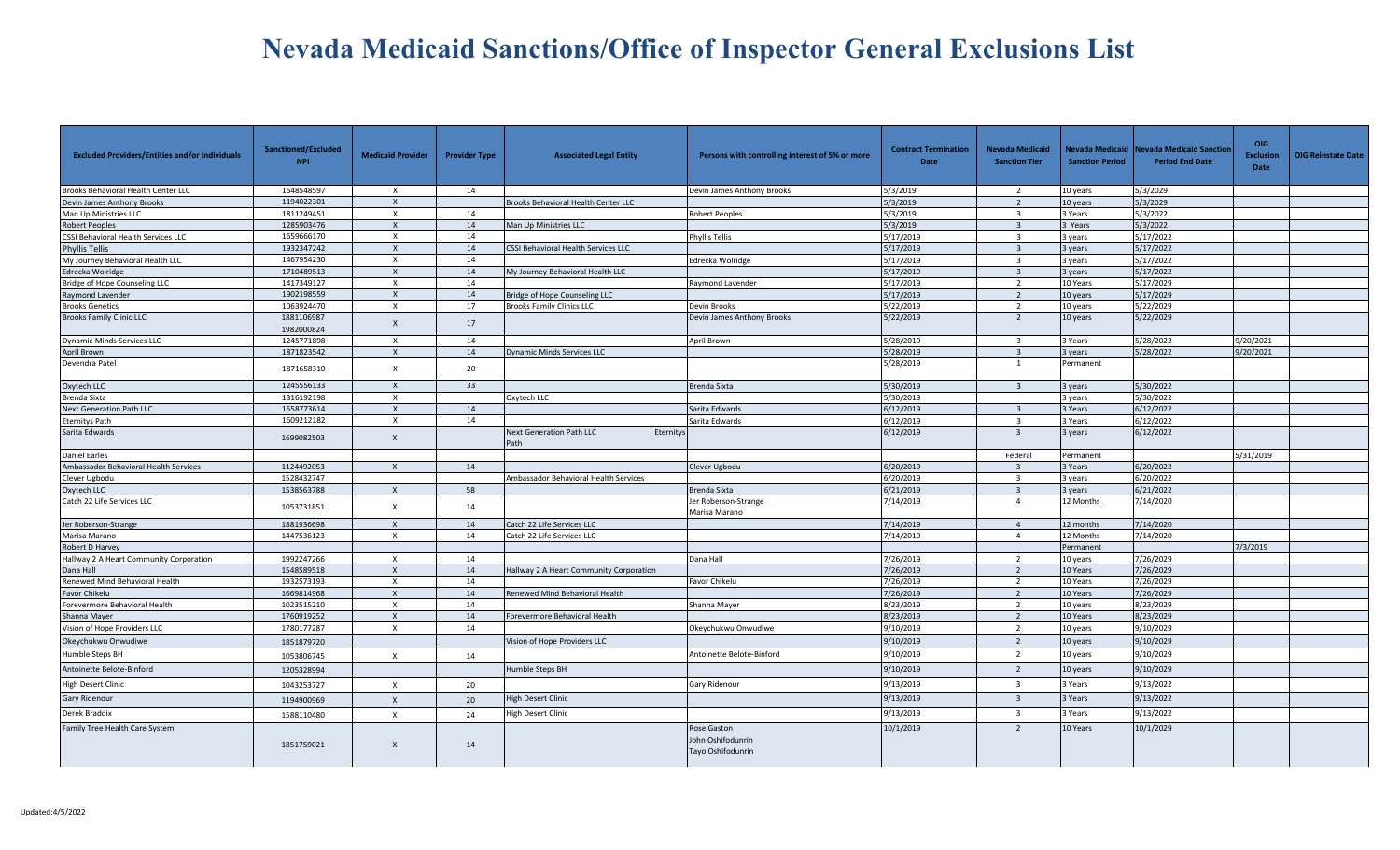| <b>Excluded Providers/Entities and/or Individuals</b> | Sanctioned/Excluded<br><b>NPI</b> | <b>Medicaid Provider</b>  | <b>Provider Type</b> | <b>Associated Legal Entity</b>          | Persons with controlling interest of 5% or more | <b>Contract Termination</b><br>Date | <b>Nevada Medicaid</b><br><b>Sanction Tier</b> | <b>Sanction Period</b> | Nevada Medicaid Nevada Medicaid Sanctior<br><b>Period End Date</b> | OIG<br><b>Exclusion</b><br>Date | <b>OIG Reinstate Date</b> |
|-------------------------------------------------------|-----------------------------------|---------------------------|----------------------|-----------------------------------------|-------------------------------------------------|-------------------------------------|------------------------------------------------|------------------------|--------------------------------------------------------------------|---------------------------------|---------------------------|
| Rose Gaston                                           | 1164782363                        | X                         | 14                   | amily Tree Health Care System           |                                                 | 10/1/2019                           | $\overline{\mathbf{3}}$                        | 3 Years                | 10/1/2022                                                          |                                 |                           |
| John Oshifodunrin                                     |                                   |                           |                      | Family Tree Health Care System          |                                                 | 10/1/2019                           | $\overline{\mathbf{3}}$                        | 3 Years                | 10/1/2029                                                          |                                 |                           |
| Tayo Oshifodunrin                                     |                                   |                           |                      | Family Tree Health Care System          |                                                 | 10/1/2019                           | $\overline{\mathbf{3}}$                        | 3 Years                | 10/1/2029                                                          |                                 |                           |
| Operation Love Behavioral Health                      | 1487171260                        | $\mathsf X$               | 14                   |                                         | Travonne Harvey<br>Michelle Cannon              | 10/18/2019                          | $\overline{2}$                                 | 10 years               | 10/18/2029                                                         |                                 |                           |
| Travonne Harvey                                       | 1548784820                        |                           |                      | Operation Love Behavior Health Services |                                                 | 10/18/2019                          | $\overline{2}$                                 | 10 years               | 10/18/2029                                                         |                                 |                           |
| Michelle Cannon                                       |                                   |                           |                      | Operation Love Behavior Health Services |                                                 | 10/18/2019                          | $\overline{2}$                                 | 10 years               | 10/18/2029                                                         |                                 |                           |
| Cornell "Ted" Cannon                                  |                                   |                           |                      | Operation Love Behavior Health Services |                                                 | 10/18/2019                          | $\overline{2}$                                 | 10 years               | 10/18/2029                                                         |                                 |                           |
| Gentle Touch Behavioral Health LLC                    | 1346764081                        | $\mathsf{x}$              | 14                   |                                         | Keyana Carter                                   | 10/18/2019                          | $\overline{2}$                                 | 10 years               | 10/18/2029                                                         |                                 |                           |
| Keyana Carter                                         | 1508380247                        | $\boldsymbol{\mathsf{X}}$ | 14                   | Gentle Touch Behavioral Health LLC      |                                                 | 10/18/2019                          | $\overline{2}$                                 | 10 years               | 10/18/2029                                                         |                                 |                           |
| A New Day Adult Day Care                              | 1477912665                        | $\boldsymbol{\mathsf{x}}$ | 39                   |                                         | Rose Gaston                                     | 10/21/2019                          | $\overline{2}$                                 | 10 years               | 10/21/2029                                                         |                                 |                           |
| A New Day Adult Day Care                              | 1548702590                        | $\times$                  | 48                   |                                         | Rose Gaston                                     | 10/21/2019                          | $\overline{2}$                                 | 10 years               | 10/21/2029                                                         |                                 |                           |
| John Tkach                                            | 1063476422                        | $\pmb{\chi}$              | 20                   |                                         |                                                 | 11/18/2019                          | $\overline{\mathbf{3}}$                        | 3 Years                | 11/18/2022                                                         |                                 |                           |
| Godspeed Behavioral Health LLC                        | 1518481530                        | $\mathsf{x}$              | 14                   |                                         | Richmond Asamoah                                | 11/18/2019                          | $\overline{2}$                                 | 10 Years               | 11/18/2029                                                         |                                 |                           |
| Richmond Asamoah                                      | 1942724968                        |                           |                      | Godspeed Behavioral Health LLC          |                                                 | 11/18/2019                          | $\overline{2}$                                 | 10 Years               | 11/18/2029                                                         |                                 |                           |
| Shouping Li                                           | 1699741041                        | $\times$                  | 20                   |                                         |                                                 | 11/18/2019                          | $\mathbf{1}$                                   | Permanent              |                                                                    |                                 |                           |
| Stellar Living Enterprises Inc                        | 1548627961                        | $\mathsf{x}$              | 14                   |                                         | <b>Dexter Weathers</b>                          | 12/02/2019                          | $\overline{2}$                                 | 10 Years               | 12/2/2029                                                          |                                 |                           |
| Dexter Weathers                                       | 1811354137                        |                           |                      | Stellar Living Enterprises Inc          |                                                 | 12/2/2019                           | $\overline{2}$                                 | 10 years               | 12/2/2029                                                          |                                 |                           |
| Angela Pogosov Avetisyan                              |                                   |                           |                      |                                         |                                                 |                                     | Federal                                        | Permanent              |                                                                    | 12/19/2019                      |                           |
| Aurora Beltran                                        |                                   |                           |                      |                                         |                                                 |                                     | Federal                                        | Permanent              |                                                                    | 12/19/2019                      |                           |
| Higher Heights Behavioral Health LLC                  | 1003307695                        | $\mathsf{x}$              | 14                   |                                         | Ravette Taylor                                  | 1/28/2020                           | $\overline{2}$                                 | 10 years               | 1/28/2030                                                          |                                 |                           |
| Ravette Taylor                                        | 1114424256                        | $\times$                  | 14                   | Higher Heights Behavioral Health LLC    |                                                 | 1/28/2020                           | 2                                              | 10 years               | 1/28/2030                                                          |                                 |                           |
| QHC Behavioral Heath LLC                              | 1437604733                        | $\boldsymbol{\mathsf{x}}$ | 14                   |                                         | Chris Murray<br>Michelle Murray                 | 1/31/2020                           | $\overline{2}$                                 | 10 Years               | 1/31/2030                                                          |                                 |                           |
| Chris Murray                                          | 1750755302                        |                           |                      | QHC Behavioral Health LLC               |                                                 | 1/31/2020                           | $\overline{2}$                                 | 10 years               | 1/31/2030                                                          |                                 |                           |
| Michelle Murray                                       | 1861858417                        |                           |                      | QHC Behavioral Health LLC               |                                                 | 1/31/2020                           | $\overline{2}$                                 | 10 years               | 1/31/2030                                                          |                                 |                           |
| Tree of Life Mental Health Systems LLC                | 1063950608                        | $\boldsymbol{\mathsf{x}}$ | 14                   |                                         | Remilyn Henderson<br><b>Brenton Henderson</b>   | 2/3/2020                            | $\overline{3}$                                 | 3 Years                | 2/3/2023                                                           |                                 |                           |
| Remilyn Henderson                                     | 1073915591                        | $\mathsf{x}$              | 14                   | Tree of Life Mental Health Systems LLC  |                                                 | 2/3/2020                            | $\overline{\mathbf{3}}$                        | 3 Years                | 2/3/2023                                                           |                                 |                           |
| Brenton Henderson                                     | 1497188130                        | $\mathsf{x}$              | 14                   | Tree of Life Mental Health Systems LLC  |                                                 | 2/3/2020                            | $\overline{\mathbf{3}}$                        | 3 Years                | 2/3/2023                                                           |                                 |                           |
| Betty A. Williams                                     |                                   |                           |                      |                                         |                                                 |                                     | Federal                                        | Permanent              |                                                                    | 2/20/2020                       |                           |
| <b>Bradley Mallory</b>                                | 1669916375                        | $\pmb{\chi}$              | 82                   |                                         |                                                 |                                     | Federal                                        | Permanent              |                                                                    | 2/28/2020                       |                           |
| Day and Night Behavioral                              | 1619426715                        | $\mathsf{x}$              | 14                   |                                         | <b>Stephany Wright</b>                          |                                     | Federal                                        | Permanent              |                                                                    | 5/20/2020                       |                           |
| Stephany Wright                                       | 1396048476                        | $\times$                  | 14                   | Day and Night Behavioral                |                                                 |                                     | Federal                                        | Permanent              |                                                                    | 5/20/2020                       |                           |
| Dino Vincent Soriano                                  | 1992999759                        |                           |                      |                                         |                                                 |                                     | Federal                                        | Permanent              |                                                                    | 7/20/2020                       |                           |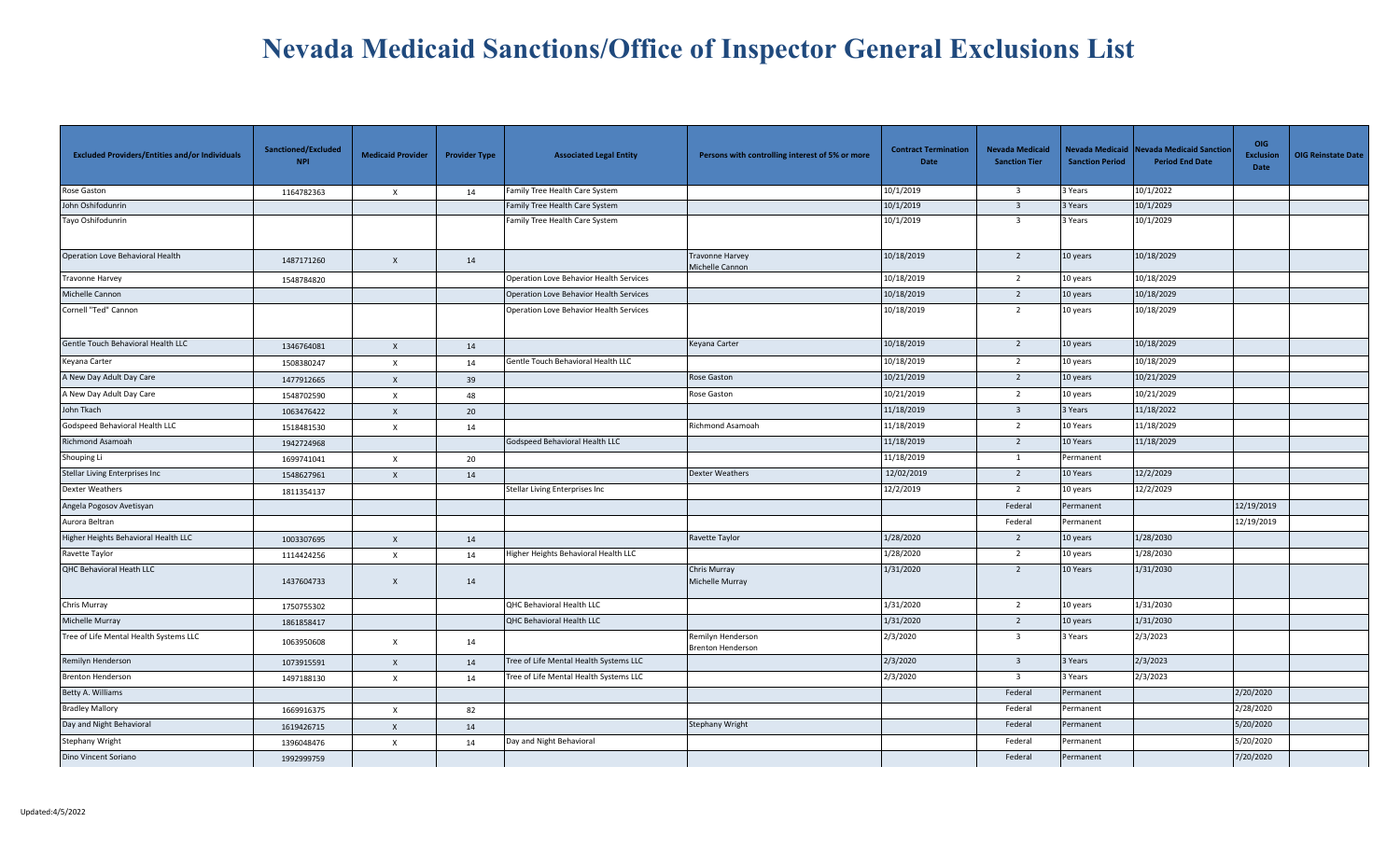| <b>Excluded Providers/Entities and/or Individuals</b> | Sanctioned/Excluded<br><b>NPI</b> | <b>Medicaid Provider</b>  | <b>Provider Type</b> | <b>Associated Legal Entity</b>           | Persons with controlling interest of 5% or more | <b>Contract Termination</b><br><b>Date</b> | <b>Nevada Medicaid</b><br><b>Sanction Tier</b> | <b>Sanction Period</b> | Nevada Medicaid Nevada Medicaid Sanctior<br><b>Period End Date</b> | <b>OIG</b><br><b>Exclusion</b><br><b>Date</b> | <b>OIG Reinstate Date</b> |
|-------------------------------------------------------|-----------------------------------|---------------------------|----------------------|------------------------------------------|-------------------------------------------------|--------------------------------------------|------------------------------------------------|------------------------|--------------------------------------------------------------------|-----------------------------------------------|---------------------------|
| Felicia Bluntson                                      | 1174076020                        | $\times$                  | 14                   |                                          |                                                 | 6/4/2020                                   | 1                                              | Permanent              |                                                                    | 8/25/2019                                     |                           |
| Kimberly Broussard                                    | 1801166848                        | $\mathsf{x}$              | 14                   | Phenomenal Angels                        |                                                 | 6/15/2020                                  | $\overline{2}$                                 | 10 years               | 6/15/2030                                                          |                                               |                           |
| Phenomenal Angels                                     | 1477908275                        | $\mathsf{x}$              | 14                   | Kimberly Broussard                       |                                                 | 6/15/2020                                  | $\overline{2}$                                 | 10 Years               | 6/15/2030                                                          |                                               |                           |
| Keon Shavers                                          | 1851779037                        |                           |                      | Rays of Life Counseling Services LLC     |                                                 | 6/15/2020                                  | $\mathbf{1}$                                   | Permanent              |                                                                    | 1/21/2021                                     |                           |
| Rays of Life Counseling Services LLC                  | 1235510827                        | $\mathsf{x}$              | 14                   |                                          | Keon Shavers                                    | 6/15/2020                                  | $\overline{2}$                                 | 10 years               | 6/15/2030                                                          |                                               |                           |
| Sent Angels LLC                                       | 1194279638                        | $\mathsf{x}$              | 14                   |                                          | <b>Lynette Hall</b><br>Leah Lewis               | 6/22/2020                                  | $\overline{2}$                                 | 10 years               | 6/22/2030                                                          |                                               |                           |
| Leah Lewis                                            | 1063952224                        |                           |                      | Sent Angels LLC                          |                                                 | 6/22/2020                                  | $\overline{2}$                                 | 10 years               | 6/22/2030                                                          |                                               |                           |
| Lynette Hall                                          | 1881134047                        |                           |                      | Sent Angels LLC                          |                                                 | 6/22/2020                                  | $\overline{2}$                                 | 10 years               | 6/22/2030                                                          |                                               |                           |
| Elizabeth Gamboa                                      | 1275936213                        | $\mathsf{x}$              |                      | A Complete Care Support Services         |                                                 | 6/22/2020                                  | $\overline{2}$                                 | 10 years               | 6/22/2030                                                          |                                               |                           |
| A Complete Care Support Services                      | 1760865919                        | $\mathsf{x}$              | 14                   |                                          | Elizabeth Gamboa                                | 6/22/2020                                  | $\overline{2}$                                 | 10 Years               | 6/22/2030                                                          |                                               |                           |
| A Sacred Home Health Care LLC                         | 1366821316                        | $\times$                  | 30                   |                                          | Elizabeth Gamboa                                | 6/22/2020                                  | $\overline{2}$                                 | 10 years               | 6/22/2030                                                          |                                               |                           |
| <b>Companion Care Support Services</b>                | 1063883841                        | $\mathsf{x}$              | 30                   |                                          | Sabrina Dillingham                              | 6/22/2020                                  | $\overline{2}$                                 | 10 years               | 6/22/2030                                                          |                                               |                           |
| <b>Companion Care Support Services</b>                | 1548697477                        | $\times$                  | 48                   |                                          | Sabrina Dillingham                              | 6/22/2020                                  | 2                                              | 10 Years               | 6/22/2030                                                          |                                               |                           |
| <b>Companion Care Support Services</b>                | 1952761330                        | $\mathsf{x}$              | 58                   |                                          | Sabrina Dillingham                              | 6/22/2020                                  | $\overline{2}$                                 | 10 years               | 6/22/2030                                                          |                                               |                           |
| Silver State Community & Health Services              | 1811426711                        | $\mathsf{x}$              | 14                   |                                          | Kenny Lindsey<br>Lauren Jimerson                | 6/22/2020                                  | $\overline{2}$                                 | 10 Years               | 6/22/2030                                                          |                                               |                           |
| Kenny Lindsey                                         |                                   |                           |                      | Silver State Community & Health Services |                                                 | 6/22/2020                                  | $\overline{2}$                                 | 10 Years               | 6/22/2030                                                          |                                               |                           |
| Lauren Jimerson                                       |                                   |                           |                      | Silver State Community & Health Services |                                                 | 6/22/2020                                  | $\overline{2}$                                 | 10 Years               | 6/22/2030                                                          |                                               |                           |
| Silver State Prevention & Treatment LLC               | 1649826009                        | $\mathsf{x}$              | 17                   |                                          | Kenny Lindsey                                   | 7/12/2020                                  | $\overline{2}$                                 | 10 years               | 7/12/2030                                                          |                                               |                           |
| <b>Balance Therapy Center</b>                         | 1205210879                        | $\mathsf{x}$              | 14                   |                                          | Deborah Rasmussen<br>Gwen Smithson              | 7/31/2020                                  | $\overline{\mathbf{3}}$                        | 3 Years                | 7/31/2023                                                          |                                               |                           |
| Deborah Rasmussen                                     | 1124243829                        | $\mathsf{x}$              | 14                   | <b>Balance Therapy Center</b>            |                                                 | 7/31/2020                                  | $\overline{\mathbf{3}}$                        | 3 Years                | 7/31/2023                                                          |                                               |                           |
| Gwen Smithson                                         | 1013228659                        | $\times$                  | 14                   | <b>Balance Therapy Center</b>            |                                                 | 7/31/2020                                  | $\overline{\mathbf{3}}$                        | 3 Years                | 7/31/2023                                                          |                                               |                           |
| Productive Members of Society LLC                     | 1295004869                        | $\mathsf{x}$              | 14                   |                                          | La'Cole James<br>Robert Cogmon                  | 7/31/2020                                  | $\overline{2}$                                 | 10 years               | 7/31/2030                                                          |                                               |                           |
| La'Cole James                                         | 1790069375                        | $\times$                  | 14                   | Productive Members of Society LLC        |                                                 | 7/31/2020                                  | $\overline{2}$                                 | 10 years               | 7/31/2030                                                          |                                               |                           |
| Robert Cogmon                                         | 1518197953                        | $\mathsf{x}$              | 14                   | Productive Members of Society LLC        |                                                 | 7/31/2020                                  | $\overline{2}$                                 | 10 years               | 7/31/2030                                                          |                                               |                           |
| New Beginnings Counseling Center                      | 1184011264                        | $\times$                  | 14                   |                                          | Gail Anderson                                   | 7/31/2020                                  | $\overline{2}$                                 | 10 years               | 7/31/2030                                                          |                                               |                           |
| Joyce Morris                                          |                                   |                           |                      |                                          |                                                 |                                            | Federal                                        | Permanent              |                                                                    | 8/31/2020                                     |                           |
| Russell Myer Masset                                   | 1639144215                        | $\boldsymbol{\mathsf{x}}$ | 77                   |                                          |                                                 |                                            | Federal                                        | Permanent              |                                                                    | 8/31/2020                                     |                           |
| J & J'S Hope                                          | 1780983577                        | $\mathsf{x}$              | 14                   |                                          | <b>Charlene Price</b><br>lames Price III        | 9/3/2020                                   | 2                                              | 10 Years               | 9/3/2030                                                           |                                               |                           |
| <b>Charlene Price</b>                                 | 1467761239                        | X                         | 14                   | J & J'S Hope                             |                                                 | 9/3/2020                                   | $\overline{2}$                                 | 10 years               | 9/3/2030                                                           |                                               |                           |
| James Price III                                       |                                   |                           |                      | & J'S Hope                               |                                                 | 9/3/2020                                   | $\overline{2}$                                 | 10 Years               | 9/3/2030                                                           |                                               |                           |
| Goodness Behavioral Health LLC                        | 1417463829                        | $\mathsf{x}$              | 14                   |                                          | Emeka Ani<br>Glory Ani                          | 9/4/2020                                   | $\overline{2}$                                 | 10 years               | 9/4/2030                                                           |                                               |                           |
| Emeka Ani                                             | 1730678434                        |                           |                      | Goodness Behavioral Health LLC           |                                                 | 9/4/2020                                   | $\overline{2}$                                 | 10 Years               | 9/4/2030                                                           |                                               |                           |
| Glory Ani                                             | 1801385307                        | $\mathsf{x}$              | 14                   | Goodness Behavioral Health LLC           |                                                 | 9/4/2020                                   | $\overline{2}$                                 | 10 Years               | 9/4/2030                                                           |                                               |                           |
| Kae's Cube of Life LLC                                | 1447766670                        | $\mathsf{x}$              | 14                   |                                          | Donnabelle F Cooks                              | 9/21/2020                                  | $\overline{2}$                                 | 10 Years               | 9/21/2030                                                          |                                               |                           |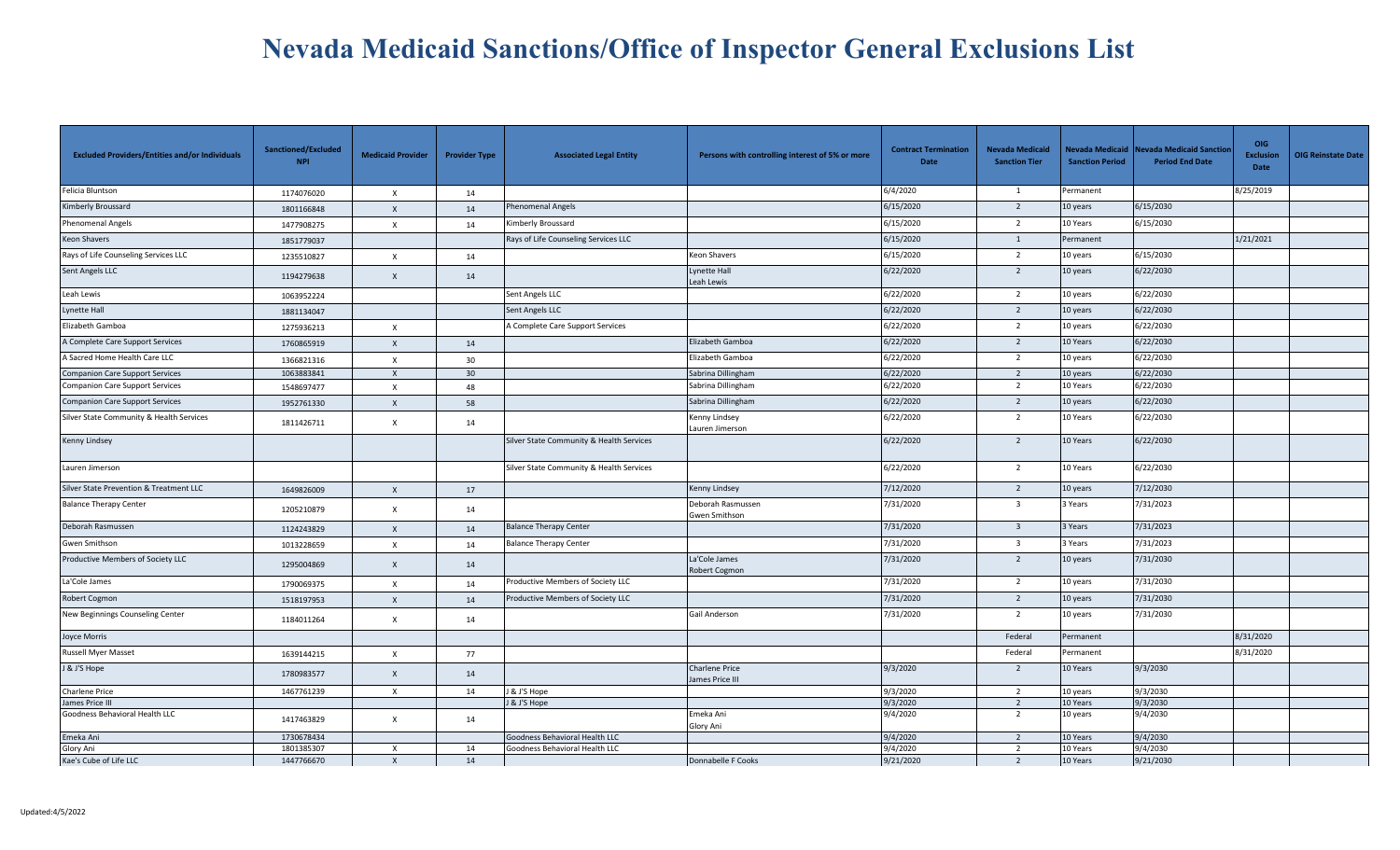| <b>Excluded Providers/Entities and/or Individuals</b>           | Sanctioned/Excluded<br><b>NPI</b> | <b>Medicaid Provider</b> | <b>Provider Type</b> | <b>Associated Legal Entity</b>                                 | Persons with controlling interest of 5% or more            | <b>Contract Termination</b><br><b>Date</b> | <b>Nevada Medicaid</b><br><b>Sanction Tier</b> | <b>Sanction Period</b> | Nevada Medicaid Nevada Medicaid Sanctior<br><b>Period End Date</b> | <b>OIG</b><br><b>Exclusion</b><br>Date | <b>OIG Reinstate Date</b> |
|-----------------------------------------------------------------|-----------------------------------|--------------------------|----------------------|----------------------------------------------------------------|------------------------------------------------------------|--------------------------------------------|------------------------------------------------|------------------------|--------------------------------------------------------------------|----------------------------------------|---------------------------|
| Donnabelle F Cooks                                              |                                   |                          |                      | Kae's Cube of Life LLC                                         |                                                            | 9/21/2020                                  | $\overline{2}$                                 | 10 Years               | 9/21/2030                                                          |                                        |                           |
| <b>ALW Behavioral Health Services</b>                           | 1730557414                        | $\mathsf{X}$             | 82                   |                                                                | Andrionna Willams                                          | 9/21/2020                                  | $\overline{\mathbf{3}}$                        | 3 Years                | 9/21/2023                                                          |                                        |                           |
| Andrionna Willams                                               | 1811262488                        |                          |                      | <b>ALW Behavioral Health Services</b>                          |                                                            | 9/21/2020                                  | $\mathbf{R}$                                   | 3 Years                | 9/21/2023                                                          |                                        |                           |
| Aurtism                                                         | 1558922021                        | $\mathsf{x}$             | 14                   |                                                                | Courtney Haywood                                           | 9/21/2020                                  | $\overline{3}$                                 | 3 Years                | 9/21/2023                                                          |                                        |                           |
| Courtney Haywood                                                |                                   |                          |                      | Aurtism                                                        |                                                            | 9/21/2020                                  | $\overline{\mathbf{3}}$                        | 3 Years                | 9/21/2023                                                          |                                        |                           |
| Milena Hernandez Therapy LLC                                    | 1649669151                        | $\mathsf{x}$             | 14                   |                                                                | Milena Hernandez                                           | 9/21/2020                                  | $\overline{2}$                                 | 10 Years               | 9/21/2030                                                          |                                        |                           |
| Milena Hernandez                                                | 1245536507                        | $\times$                 | 14                   | Milena Hernandez Therapy LLC                                   |                                                            | 9/21/2020                                  | 2                                              | 10 years               | 9/21/2030                                                          |                                        |                           |
| Alan Craig Ivar                                                 | 1033251418                        |                          |                      |                                                                |                                                            |                                            | Federal                                        | Permanent              |                                                                    | 9/30/2020                              |                           |
| A & M Support Services                                          | 1558801910                        | X                        | 14                   |                                                                | Michelle Jackson<br>Alfortra Turner                        | 10/16/2020                                 | $\overline{2}$                                 | 10 Years               | 10/16/2030                                                         |                                        |                           |
| Michelle Jackson                                                | 1285923185                        |                          |                      | A & M Support Services                                         |                                                            | 10/16/2020                                 | 2                                              | 10 Years               | 10/16/2030                                                         |                                        |                           |
| Alfortra Turner                                                 | 1639433717                        |                          |                      | A & M Support Services                                         |                                                            | 10/16/2020                                 | 2                                              | 10 Years               | 10/16/2030                                                         |                                        |                           |
| <b>Liberations LLC</b>                                          | 1760972533                        | $\mathsf{x}$             | 14                   |                                                                | Almon Myles                                                | 10/16/2020                                 | $\overline{2}$                                 | 10 Years               | 10/16/2030                                                         |                                        |                           |
| Almon Myles                                                     | 1306354766                        | $\times$                 | 14                   | Liberations LLC                                                |                                                            | 10/16/2020                                 | 2                                              | 10 Years               | 10/16/2030                                                         |                                        |                           |
| Paradigm Shift Health Services                                  | 1447729694                        | $\times$                 | 14                   |                                                                | Tonya McClearin                                            | 10/16/2020                                 | $\overline{3}$                                 | 3 Years                | 10/16/2023                                                         |                                        |                           |
| Tonya McClearin                                                 |                                   |                          |                      | Paradigm Shift Health Services                                 |                                                            | 10/16/2020                                 | $\overline{\mathbf{3}}$                        | 3 Years                | 10/16/2023                                                         |                                        |                           |
| Minesh Amin                                                     | 1912153602                        | $\mathsf{X}$             | 20                   |                                                                |                                                            | 10/21/2020                                 | 1                                              | Permanent              |                                                                    | 10/21/2020                             |                           |
| Katherine Souza                                                 | 1184706103                        | $\times$                 | 14                   |                                                                |                                                            | 11/5/2020                                  | $\overline{4}$                                 | 12 Months              | 11/5/2021                                                          |                                        |                           |
| Felicitas N. Jackson                                            |                                   |                          |                      |                                                                |                                                            |                                            | Federal                                        | Permanent              |                                                                    | 11/19/2020                             |                           |
| Brittany Jackson                                                | 1518303825                        | X                        | 14,85                |                                                                |                                                            | 12/10/2020                                 | 1                                              | Permanent              |                                                                    | 11/19/2020                             |                           |
| Darryl John Allen                                               |                                   |                          |                      |                                                                |                                                            |                                            | Federal                                        | Permanent              |                                                                    | 12/21/2020                             |                           |
| Brandy Latoya Williams                                          | 1699026286                        |                          |                      |                                                                |                                                            |                                            | Federal                                        | Permanent              |                                                                    | 12/21/2020                             |                           |
| Hannah Elizabeth Robb                                           |                                   |                          |                      |                                                                |                                                            |                                            | Federal                                        | Permanent              |                                                                    | 12/21/2020                             |                           |
| Leslie Kalyn                                                    | 1346475738                        | X                        | 24                   |                                                                |                                                            | 12/29/2020                                 | $\mathbf{1}$                                   | Permanent              |                                                                    | 12/21/2020                             |                           |
| Farah Divanbeigi                                                | 1982730511                        | $\mathsf{x}$             | 22                   |                                                                |                                                            | 12/29/2020                                 |                                                | Permanent              |                                                                    | 12/21/2020                             |                           |
| Amee Charice Chacon                                             | 1447596960                        |                          |                      |                                                                |                                                            |                                            | Federal                                        | Permanent              |                                                                    | 1/21/2021                              |                           |
| Margaret Ann Easley                                             | 1801860507                        |                          |                      |                                                                |                                                            |                                            | Federal                                        | Permanent              |                                                                    | 3/18/2021                              |                           |
| Peter Lucas                                                     |                                   |                          |                      |                                                                |                                                            |                                            | Federal                                        | Permanent              |                                                                    | 3/18/2021                              |                           |
| <b>Emerald Horizon Services</b>                                 | 1750819595                        | $\times$                 | 14                   |                                                                | Erica Kent                                                 | 3/30/2021                                  | 2                                              | 10 Years               | 3/30/2031                                                          |                                        |                           |
| Erica Kent                                                      | 1376915322                        | $\mathsf{x}$             | 14                   | <b>Emerald Horizon Services</b>                                |                                                            | 3/30/2021                                  | 2                                              | 10 Years               | 3/30/2031                                                          |                                        |                           |
| Joyful Hearts Healthcare Services LLC                           | 1669990958                        | $\mathsf{x}$             | 14                   |                                                                | Samuel Harris                                              | 3/30/2021                                  | $\overline{2}$                                 | 10 Years               | 3/30/2031                                                          |                                        |                           |
| Samuel Harris                                                   | 1013300888                        | $\times$                 | 14                   | Joyful Hearts Healthcare Services LLC                          |                                                            | 3/30/2021                                  | $\overline{2}$                                 | 10 Years               | 3/30/2031                                                          |                                        |                           |
| Limitless Behavioral Services Health LLC                        | 1982249801                        | $\mathsf{x}$             | 14                   |                                                                | <b>Ashely Williams</b>                                     | 3/30/2021                                  | $\overline{2}$                                 | 10 Years               | 3/30/2031                                                          |                                        |                           |
| Ashely Williams                                                 |                                   |                          |                      | imitless Behavioral Services Health LLC                        |                                                            | 3/30/2021                                  | 2                                              | 10 Years               | 3/30/2031                                                          |                                        |                           |
| Neighborhood Family Services LLC                                | 1154755262                        | $\mathsf{X}$             | 14                   |                                                                | Andria Vain                                                | 3/30/2021                                  | $\overline{2}$                                 | 10 years               | 3/30/2031                                                          |                                        |                           |
| Andria Vain                                                     |                                   |                          |                      | Neighborhood Family Services LLC                               |                                                            | 3/30/2021                                  | $\overline{2}$                                 | 10 years               | 3/30/2031                                                          |                                        |                           |
| Right 2 Right Counseling Services LLC                           | 1316445091                        | $\times$                 | 14                   |                                                                | <b>CoEric Riley</b>                                        | 3/30/2021                                  | $\overline{2}$                                 | 10 Years               | 3/30/2031                                                          |                                        |                           |
| <b>CoEric Riley</b>                                             |                                   |                          |                      | Right 2 Right Counseling Services LLC                          |                                                            | 3/30/2021                                  | $\overline{2}$                                 | 10 Years               | 3/30/2031                                                          |                                        |                           |
| There is Hope                                                   | 1508303835                        | $\mathsf{X}$             | 14                   |                                                                | Tanya Patterson                                            | 4/13/2021                                  | $\overline{2}$                                 | 10 Years               | 4/13/2031                                                          |                                        |                           |
| Tanva Patterson                                                 | 1104160126                        | $\mathsf{x}$             | 14                   | There is Hope                                                  |                                                            | 4/13/2021                                  | $\overline{2}$                                 | 10 Years               | 4/13/2031                                                          |                                        |                           |
| Change is Real Behavioral Health Servcies                       | 1437789823                        | $\mathsf{X}$             | 14                   |                                                                | Darsel Lang                                                | 5/18/2021                                  | $\overline{2}$                                 | 10 Years               | 5/18/2031                                                          |                                        |                           |
| Darsel Lang                                                     | 1669711412                        | X                        | 14                   | Change is Real Behavioral Health Services                      |                                                            | 5/18/2021                                  | 2                                              | 10 Years               | 5/18/2031                                                          |                                        |                           |
| Corazon A Corazon Behavior Health LLC                           | 1790293355                        | $\mathsf{x}$             | 14                   |                                                                | <b>Jose Roberto Martinez Chicas</b><br>Araceli Garcia Diaz | 5/18/2021                                  | $\overline{2}$                                 | 10 Years               | 5/18/2031                                                          |                                        |                           |
| Jose Roberto Martinez Chicas                                    |                                   |                          |                      | Corazon A Corazon Behavior Health LLC                          |                                                            | 5/18/2021                                  | $\overline{2}$                                 | 10 Years               | 5/18/2031                                                          |                                        |                           |
| Araceli Garcia Diaz                                             | 1447752001                        | $\mathsf{x}$             | 14                   | Corazon A Corazon Behavior Health LLC                          |                                                            | 5/18/2021                                  | $\overline{2}$                                 | 10 Years               | 5/18/2031                                                          |                                        |                           |
| Good Samaritan Behavioral Health and Community<br>Services, LLC | 1255842423                        | $\mathsf{x}$             | 14                   |                                                                | Andrew James Schmidt                                       | 5/18/2021                                  | $\overline{2}$                                 | 10 Years               | 5/18/2031                                                          |                                        |                           |
| Andrew James Schmidt                                            | 1962941526                        |                          |                      | Good Samaritan Behavioral Health and Community<br>Services LLC |                                                            | 5/18/2021                                  | $\overline{2}$                                 | 10 Years               | 5/18/2031                                                          |                                        |                           |
| Higher Level BHS LLC                                            | 1093255762                        | $\times$                 | 14                   |                                                                | Nyanda Dove                                                | 5/18/2021                                  | 2                                              | 10 Years               | 5/18/2031                                                          |                                        |                           |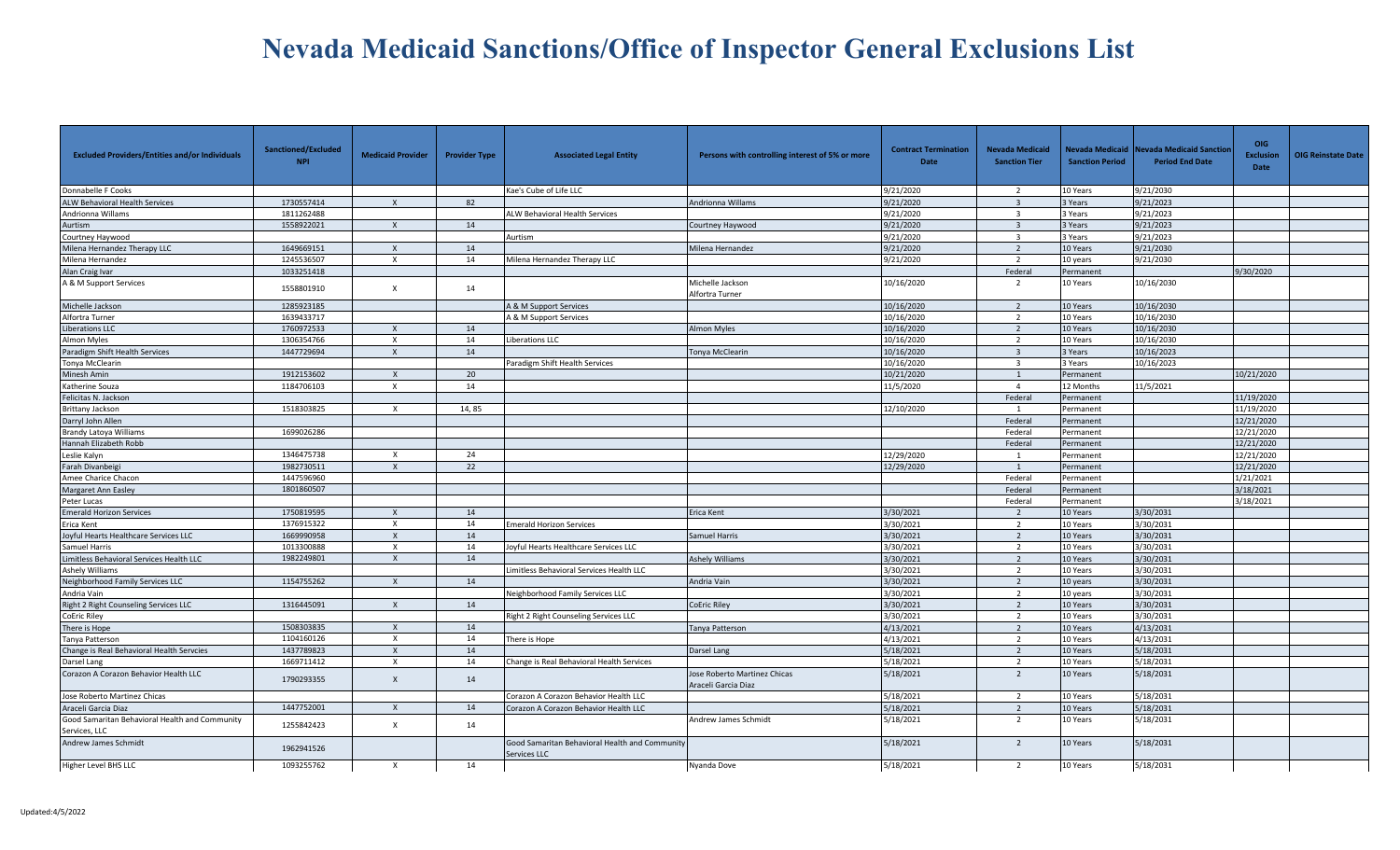| <b>Excluded Providers/Entities and/or Individuals</b> | Sanctioned/Excluded<br><b>NPI</b> | <b>Medicaid Provider</b>  | <b>Provider Type</b> | <b>Associated Legal Entity</b>                 | Persons with controlling interest of 5% or more   | <b>Contract Termination</b><br>Date | <b>Nevada Medicaid</b><br><b>Sanction Tier</b> | <b>Sanction Period</b> | Nevada Medicaid Nevada Medicaid Sanctior<br><b>Period End Date</b> | OIG<br><b>Exclusion</b><br><b>Date</b> | <b>OIG Reinstate Date</b> |
|-------------------------------------------------------|-----------------------------------|---------------------------|----------------------|------------------------------------------------|---------------------------------------------------|-------------------------------------|------------------------------------------------|------------------------|--------------------------------------------------------------------|----------------------------------------|---------------------------|
| Nyanda Dove                                           | 1568766061                        | $\mathsf{X}$              | 14                   | Higher Level BHS LLC                           |                                                   | 5/18/2021                           | 2                                              | 10 Years               | 5/18/2031                                                          |                                        |                           |
| Nevada First Choice                                   | 1023572658                        | $\mathsf{x}$              | 14                   |                                                | Sharon Lawson                                     | 5/18/2021                           | $\overline{2}$                                 | 10 Years               | 5/18/2031                                                          |                                        |                           |
| Sharon Lawson                                         |                                   |                           |                      | Nevada First Choice                            |                                                   | 5/18/2021                           | $\overline{2}$                                 | 10 Years               | 5/18/2031                                                          |                                        |                           |
| Shad Scott                                            | 1104224658                        | $\boldsymbol{\mathsf{x}}$ | 14                   |                                                |                                                   | 5/18/2021                           | $\overline{4}$                                 | 12 Months              | 5/18/2022                                                          |                                        |                           |
| Assurance Professional Management Services INC        | 1932767944                        | $\mathsf{x}$              | 14                   |                                                | Joseph Thomas                                     | 6/4/2021                            | $\overline{2}$                                 | 10 Years               | 6/4/2031                                                           |                                        |                           |
| Joseph Thomas                                         |                                   |                           |                      | Assurance Professional Management Services Inc |                                                   | 6/4/2021                            | 2                                              | 10 years               | 6/4/2031                                                           |                                        |                           |
| <b>Halcyon Services</b>                               | 1376937375                        | $\boldsymbol{\mathsf{X}}$ | 14                   |                                                | Anita Momodu                                      | 6/4/2021                            | $\overline{2}$                                 | 10 Years               | 6/4/2031                                                           |                                        |                           |
| Anita Momodu                                          | 1558776914                        | $\times$                  | 14                   | Halcyon Services                               |                                                   | 6/4/2021                            | $\overline{2}$                                 | 10 Years               | 6/4/2031                                                           |                                        |                           |
| Passport to Independence                              | 1891220786                        | $\mathsf{X}$              | 14                   |                                                | Denise Cole                                       | 6/4/2021                            | $\overline{2}$                                 | 10 Years               | 6/4/2031                                                           |                                        |                           |
| Denise Cole                                           | 1164957056                        |                           |                      | assport to Independence                        |                                                   | 6/4/2021                            | $\overline{2}$                                 | 10 Years               | 6/4/2031                                                           |                                        |                           |
| Latosha Campbell                                      | 1871803932                        | $\times$                  | 14                   |                                                |                                                   |                                     | Federal                                        | Permanent              |                                                                    | 6/17/2021                              |                           |
| <b>Crest Healthcare Inc</b>                           | 1033555958                        | $\times$                  | 14                   |                                                | Shawneca Beckum                                   | 7/19/2021                           | $\overline{4}$                                 | 12 Months              | 7/19/2022                                                          |                                        |                           |
| Shawneca Beckum                                       |                                   |                           |                      | Crest Healthcare Inc                           |                                                   | 7/19/2021                           | $\overline{4}$                                 | 12 Months              | 7/19/2022                                                          |                                        |                           |
| <b>Family Fellowship Services LLC</b>                 | 1538723853                        | $\times$                  | 14                   |                                                | Ashley Schindelmeiser                             | 7/27/2021                           | $\overline{2}$                                 | 10 Years               | 7/27/2031                                                          |                                        |                           |
| <b>Ashley Schindelmeiser</b>                          |                                   |                           |                      | Family Fellowship Services LLC                 |                                                   | 7/27/2021                           | $\overline{2}$                                 | 10 Years               | 7/27/2031                                                          |                                        |                           |
| Debbies House LLC                                     | 1487169579                        | $\boldsymbol{\mathsf{x}}$ | 14                   |                                                | Debbie Dotson                                     | 7/27/2021                           | 2                                              | 10 Years               | 7/27/2031                                                          |                                        |                           |
| Debbie Dotson                                         | 1285039362                        |                           |                      | Debbies House LLC                              |                                                   | 7/27/2021                           | $\overline{2}$                                 | 10 Years               | 7/27/2031                                                          |                                        |                           |
| Carefree Behavioral Health Services                   | 1013372341                        | $\times$                  | 14                   |                                                | Clifford Etienne                                  | 8/3/2021                            | $\overline{2}$                                 | 10 Years               | 8/3/2031                                                           |                                        |                           |
| <b>Clifford Etienne</b>                               | 1851680441                        | $\boldsymbol{\mathsf{x}}$ | 14                   | Carefree Behavioral Health Services            |                                                   | 8/3/2021                            | $\overline{2}$                                 | 10 Years               | 8/3/2031                                                           |                                        |                           |
| <b>Helping Others LLC</b>                             | 1922642867                        | $\boldsymbol{\mathsf{x}}$ | 14                   |                                                | Shayne Davis                                      | 8/3/2021                            | $\overline{2}$                                 | 10 Years               | 8/3/2031                                                           |                                        |                           |
| Shayne Davis                                          | 1376054288                        |                           |                      | <b>Helping Others LLC</b>                      |                                                   | 8/3/2021                            | $\overline{2}$                                 | 10 Years               | 8/3/2031                                                           |                                        |                           |
| Mary H Hogue                                          | 1225579535                        | $\times$                  | 14                   |                                                |                                                   | 8/3/2021                            | $\overline{2}$                                 | 10 Years               | 8/3/2031                                                           |                                        |                           |
| Matters of the Mind LLC                               | 1275071623                        | $\boldsymbol{\mathsf{x}}$ | 14                   |                                                | Antranique Lowe                                   | 8/3/2021                            | $\overline{2}$                                 | 10 Years               | 8/3/2031                                                           |                                        |                           |
| Antranique Lowe                                       | 1922490341                        | $\times$                  | 14                   | Matters of the Mind LLC                        |                                                   | 8/3/2021                            | $\overline{2}$                                 | 10 Years               | 8/3/2031                                                           |                                        |                           |
| Mind and Body Behavioral Health                       | 1184101347                        | $\boldsymbol{\mathsf{x}}$ | 14                   |                                                | Luigi Ferrer<br>Mathew Ferrer                     | 8/3/2021                            | $\overline{2}$                                 | 10 Years               | 8/3/2031                                                           |                                        |                           |
| Luigi Ferrer                                          |                                   |                           |                      | Mind and Body Behavioral Health                |                                                   | 8/3/2021                            | $\overline{2}$                                 | 10 Years               | 8/3/2031                                                           |                                        |                           |
| <b>Mathew Ferrer</b>                                  |                                   |                           |                      | Mind and Body Behavioral Health                |                                                   | 8/3/2021                            | $\overline{2}$                                 | 10 Years               | 8/3/2031                                                           |                                        |                           |
| Remedy Wellness and Resource Center                   | 1164066601                        | X                         | 14                   |                                                | Ashley Bunton-Dodson                              | 8/3/2021                            | $\overline{2}$                                 | 10 Years               | 8/3/2031                                                           |                                        |                           |
| Ashley Bunton-Dodson                                  | 1114313954                        |                           |                      | emedy Wellness and Resource Center             |                                                   | 8/3/2021                            | 2                                              | 10 Years               | 8/3/2031                                                           |                                        |                           |
| <b>MMM Services LLC</b>                               | 1386180271                        | $\times$                  | 14                   |                                                | Michelle Mollev                                   | 8/5/2021                            | $\overline{2}$                                 | 10 Years               | 8/5/2031                                                           |                                        |                           |
| Michelle Molley                                       | 1477991040                        | $\mathsf{X}$              | 14                   | <b>MMM Services LLC</b>                        |                                                   | 8/5/2021                            | $\overline{2}$                                 | 10 Years               | 8/5/2031                                                           |                                        |                           |
| Purpose Driven Behavioral Health LLC                  | 1104471580                        | $\boldsymbol{\mathsf{x}}$ | 14                   |                                                | Akeela Brown                                      | 8/5/2021                            | 2                                              | 10 Years               | 8/5/2031                                                           |                                        |                           |
| Akeela Brown                                          | 1164077541                        |                           |                      | urpose Driven Behavioral Health LLC            |                                                   | 8/5/2021                            | 2                                              | 10 Years               | 8/5/2031                                                           |                                        |                           |
| Abundant Behavioral Health LLC                        | 1558809681                        | $\times$                  | 14                   |                                                | Travia Bailous<br>Travon Langston                 | 9/3/2021                            | $\overline{2}$                                 | 10 Years               | 9/3/2031                                                           |                                        |                           |
| <b>Travia Bailous</b>                                 | 1972956183                        | $\times$                  | 14                   | Abundant Behavioral Health LLC                 |                                                   | 9/3/2021                            | 2                                              | 10 Years               | 9/3/2031                                                           |                                        |                           |
| <b>Travon Langston</b>                                | 1346693553                        | $\times$                  | 14                   | Abundant Behavioral Health LLC                 |                                                   | 9/3/2021                            | 2                                              | 10 Years               | 9/3/2031                                                           |                                        |                           |
| Divine Touch INC                                      | 1134498264                        | $\times$                  | 14                   |                                                | Shineka Foy                                       | 9/3/2021                            | 2                                              | 10 Years               | 9/3/2031                                                           |                                        |                           |
| Shineka Foy                                           | 1477826568                        |                           |                      | Divine Touch INC                               |                                                   | 9/3/2021                            | $\overline{2}$                                 | 10 Years               | 9/3/2031                                                           |                                        |                           |
| Angella Earle                                         | 1639442064                        | $\boldsymbol{\mathsf{X}}$ | 14                   |                                                |                                                   | 9/3/2021                            | 2                                              | 10 Years               | 9/3/2031                                                           |                                        |                           |
| My Happy Therapy LLC                                  | 1912478678                        | $\times$                  | 14                   |                                                | Cristina Miranda Sanchez<br>Javier Hernandez Diaz | 9/3/2021                            | $\overline{2}$                                 | 10 Years               | 9/3/2031                                                           |                                        |                           |
| Cristina Miranda Sanchez                              |                                   |                           |                      | My Happy Therapy LLC                           |                                                   | 9/3/2021                            | $\overline{2}$                                 | 10 Years               | 9/3/2031                                                           |                                        |                           |
| Javier Hernandez Diaz                                 |                                   |                           |                      | My Happy Therapy LLC                           |                                                   | 9/3/2021                            | 2                                              | 10 Years               | 9/3/2031                                                           |                                        |                           |
| Are-Val Association LLC                               | 1306402045                        | $\boldsymbol{\mathsf{x}}$ | 14                   |                                                | Daniel Valdivia-Garcia<br>Giorge Arevalo-Blanco   | 9/7/2021                            | $\overline{2}$                                 | 10 Years               | 9/7/2031                                                           |                                        |                           |
| Daniel Valdivia-Garcia                                | 1649726902                        | $\times$                  | 14                   | Are-Val Assocations LLC                        |                                                   | 9/7/2021                            | 2                                              | 10 Years               | 9/7/2031                                                           |                                        |                           |
| Giorge Arevalo Blanco                                 | 1457722522                        | $\mathsf{x}$              | 14                   | Are-Val Assocations LLC                        |                                                   | 9/7/2021                            | $\overline{2}$                                 | 10 Years               | 9/7/2031                                                           |                                        |                           |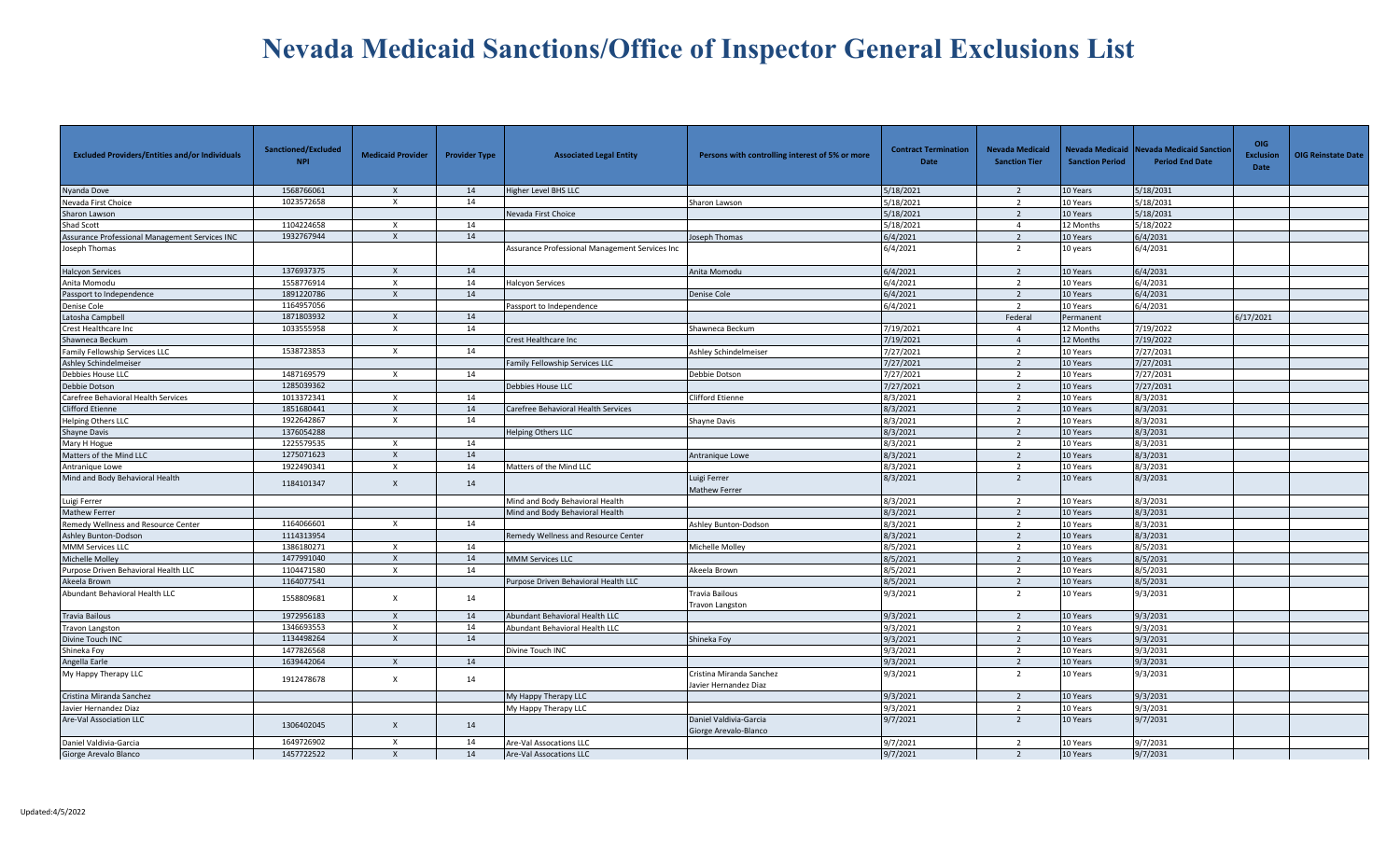| <b>Excluded Providers/Entities and/or Individuals</b>                      | Sanctioned/Excluded<br><b>NPI</b> | <b>Medicaid Provider</b>  | <b>Provider Type</b> | <b>Associated Legal Entity</b>                                             | Persons with controlling interest of 5% or more | <b>Contract Termination</b><br>Date | <b>Nevada Medicaid</b><br><b>Sanction Tier</b> | Nevada Medicaid<br><b>Sanction Period</b> | <b>Jevada Medicaid Sanctior</b><br><b>Period End Date</b> | <b>OIG</b><br><b>Exclusion</b><br>Date | <b>OIG Reinstate Date</b> |
|----------------------------------------------------------------------------|-----------------------------------|---------------------------|----------------------|----------------------------------------------------------------------------|-------------------------------------------------|-------------------------------------|------------------------------------------------|-------------------------------------------|-----------------------------------------------------------|----------------------------------------|---------------------------|
| Senior Life Advocacy Group LLC dba F.L.O.R.A.S.<br>Personal Care Attendant | 1598162489                        | $\mathsf{X}$              | 30, 48, 58           |                                                                            | Flora G Siwa                                    | 9/7/2021                            | $\overline{2}$                                 | 10 Years                                  | 9/7/2031                                                  |                                        |                           |
| Flora G Siwa                                                               |                                   |                           |                      | Senior Life Advocacy Group LLC dba F.L.O.R.A.S.<br>Personal Care Attendant |                                                 | 9/7/2021                            | $\overline{2}$                                 | 10 Years                                  | 9/7/2031                                                  |                                        |                           |
| Honesty Wellness Center LLC                                                | 1215544085                        | X                         | 14                   |                                                                            | <b>Tracy Brooks</b>                             | 9/24/2021                           | $\overline{2}$                                 | 10 Years                                  | 9/24/2031                                                 |                                        |                           |
| <b>Tracy Brooks</b>                                                        | 1528678315                        |                           |                      | <b>Honesty Wellness Center LLC</b>                                         |                                                 | 9/24/2021                           | $\overline{2}$                                 | 10 Years                                  | 9/24/2031                                                 |                                        |                           |
| Hope & Wellness Center LLC                                                 | 1568069730                        | $\mathsf{x}$              | 14                   |                                                                            | Jordan Howard                                   | 9/24/2021                           | $\overline{2}$                                 | 10 Years                                  | 9/24/2031                                                 |                                        |                           |
| lordan Howard                                                              |                                   |                           |                      | lope & Wellness Center LLC                                                 |                                                 | 9/24/2021                           | $\overline{2}$                                 | 10 Years                                  | 9/24/2031                                                 |                                        |                           |
| ivelihood Wellness LLC                                                     | 1427665298                        |                           | 14                   |                                                                            | <b>Alfonso Brooks</b>                           | 9/24/2021                           | $\overline{2}$                                 | 10 Years                                  | 9/24/2031                                                 |                                        |                           |
| Alfonso Brooks                                                             |                                   |                           |                      | ivelihood Wellness LLC                                                     |                                                 | 9/24/2021                           | $\overline{2}$                                 | 10 Years                                  | 9/24/2031                                                 |                                        |                           |
| Living Life Golden Family Wellness Center                                  | 1679059323                        | $\mathsf{x}$              | 82                   |                                                                            | Keonni Smith<br>Latasha Mitchelle               | 9/24/2021                           | $\overline{2}$                                 | 10 Years                                  | 9/24/2031                                                 |                                        |                           |
| Keonni Smith                                                               | 1538427430                        |                           |                      | Living Life Golden Family Wellness Center                                  |                                                 | 9/24/2021                           | $\overline{2}$                                 | 10 Years                                  | 9/24/2031                                                 |                                        |                           |
| Latasha Mitchell                                                           | 1366704645                        |                           |                      | Living Life Golden Family Wellness Center                                  |                                                 | 9/24/2021                           | $\overline{2}$                                 | 10 Years                                  | 9/24/2031                                                 |                                        |                           |
| Lavell James Worthy                                                        | 1811437353                        | $\times$                  | 14                   |                                                                            |                                                 |                                     | Federal                                        | Permanent                                 |                                                           | 10/20/2021                             |                           |
| Arieste Diaz Perez                                                         | 1962025155                        | $\times$                  | 14                   |                                                                            | Arieste Diaz Perez                              | 12/7/2021                           | $\overline{2}$                                 | 10 Years                                  | 12/7/2031                                                 |                                        |                           |
| Arieste Diaz Perez                                                         | 1811497183                        | $\mathsf{X}$              | 14                   | Arieste Diaz Perez                                                         |                                                 | 12/7/2021                           | 2                                              | 10 Years                                  | 12/7/2031                                                 |                                        |                           |
| inda Abrams.                                                               | 1518312180                        | $\boldsymbol{\mathsf{x}}$ | 14                   |                                                                            |                                                 | 12/7/2021                           | $\overline{3}$                                 | 3 Years                                   | 12/7/2024                                                 |                                        |                           |
| Focuslink Behavioral Health LLC                                            | 1801237698                        | $\mathsf{x}$              | 14                   |                                                                            | Carlton Edwards<br>Laquenta Kirby               | 12/7/2021                           | $\overline{4}$                                 | 12 Months                                 | 12/7/2022                                                 |                                        |                           |
| Carlton Edwards                                                            | 1942626122                        | $\boldsymbol{\mathsf{x}}$ | 14                   | Ocuslink Behavioral Health LLC                                             |                                                 | 12/7/2021                           | $\overline{4}$                                 | 12 Months                                 | 12/7/2022                                                 |                                        |                           |
| Laquenta Kirby                                                             | 1417275777                        | $\times$                  | 14                   | Focuslink Behavioral Health LLC                                            |                                                 | 12/7/2021                           | $\overline{4}$                                 | 12 Months                                 | 12/7/2022                                                 |                                        |                           |
| Good Karma Behavioral Health                                               | 1790293090                        | $\times$                  | 14                   |                                                                            | Arnold Marshall                                 | 12/7/2021                           | $\overline{2}$                                 | 10 Years                                  | 12/7/2031                                                 |                                        |                           |
| Arnold Marshall                                                            | 1043664048                        | $\mathsf{x}$              | 14                   | Good Karma Behavioral Health                                               |                                                 | 12/7/2021                           | $\overline{2}$                                 | LO Years                                  | 12/7/2031                                                 |                                        |                           |
| <b>Team Care Corp</b>                                                      | 1366058067                        | $\times$                  | 20                   |                                                                            | Luca Tubbini<br>Yosbel Garcia Sanjudo           | 12/7/2021                           | $\overline{2}$                                 | 10 Years                                  | 12/7/2031                                                 |                                        |                           |
| Yosbel Sajudo                                                              | 1043751019                        | $\times$                  | 14                   | <b>Team Care Corp</b>                                                      |                                                 | 12/7/2021                           | 2                                              | 10 Years                                  | 12/7/2031                                                 |                                        |                           |
| Luca Tubbini                                                               |                                   |                           |                      | Team Care Corp                                                             |                                                 | 12/7/2021                           | $\overline{2}$                                 | 10 Years                                  | 12/7/2031                                                 |                                        |                           |
| M Harris & Associates                                                      | 1215589353                        | $\times$                  | 14                   |                                                                            | <b>Monique Harris</b>                           | 12/28/2021                          | $\overline{2}$                                 | 10 Years                                  | 12/28/2031                                                |                                        |                           |
| Monique Harris                                                             | 1063672681                        | $\mathsf{X}$              | 14                   | M Harris & Associates                                                      |                                                 | 12/28/2021                          | $\overline{2}$                                 | 10 Years                                  | 12/28/2031                                                |                                        |                           |
| A Renewed Mind LLC                                                         | 1356793517                        | $\times$                  | 14                   |                                                                            | Nicole Finklea                                  | 1/6/2022                            | 2                                              | 10 Years                                  | 1/6/2032                                                  |                                        |                           |
| Nicole Finklea                                                             | 1992133656                        |                           |                      | A Renewed Mind LLC                                                         |                                                 | 1/6/2022                            | $\overline{2}$                                 | 10 Years                                  | 1/6/2032                                                  |                                        |                           |
| North Las Vegas Behavioral Health                                          | 1871090498                        | $\mathsf{X}$              | 20                   |                                                                            | Kirk Wan                                        | 1/6/2022                            | 2                                              | 10 Years                                  | 1/6/2032                                                  |                                        |                           |
| Krik Wan                                                                   |                                   |                           |                      | North Las Vegas Behavioral Health                                          |                                                 | 1/6/2022                            | 2                                              | 10 Years                                  | 1/6/2032                                                  |                                        |                           |
| Angel Minds Wellness & Behavioral Health                                   | 1396387486                        | $\times$                  | 14                   |                                                                            | Jesus Corral                                    | 1/14/2022                           | $\overline{2}$                                 | 10 Years                                  | 1/14/2032                                                 |                                        |                           |
| Jesus Corral                                                               | 1003460825                        |                           |                      | Angel Minds Wellness & Behavioral Health                                   |                                                 | 1/14/2022                           | $\overline{2}$                                 | 10 Years                                  | 1/14/2032                                                 |                                        |                           |
| Eudora Awele Mordi-Origbu                                                  | 1083913214                        |                           |                      |                                                                            |                                                 |                                     | Federal                                        | Permanent                                 |                                                           | 1/19/2022                              |                           |
| Solar Miller                                                               |                                   |                           |                      |                                                                            |                                                 |                                     | Federal                                        | Permanent                                 |                                                           | 1/19/2022                              |                           |
| Peter Origbu                                                               |                                   |                           |                      |                                                                            |                                                 |                                     | Federal                                        | Permanent                                 |                                                           | 1/19/2022                              |                           |
| Krystle Pritchett A.K.A. Krystle Deleon                                    |                                   |                           |                      |                                                                            |                                                 |                                     | Federal                                        | Permanent                                 |                                                           | 1/19/2022                              |                           |
| Larry Lance Crawford                                                       |                                   |                           |                      |                                                                            |                                                 |                                     | Federal                                        | Permanent                                 |                                                           | 1/19/2022                              |                           |
| Jeffery David Gross                                                        | 1407961188                        |                           |                      |                                                                            |                                                 |                                     | Federal                                        | Permanent                                 |                                                           | 1/19/2022                              |                           |
| Crescent Academy INC                                                       | 1598133340                        | $\mathsf{x}$              | 85                   |                                                                            | Michael Hobbs<br>Regina Hobbs                   | 3/14/2022                           | 2                                              | 10 Years                                  | 3/14/2032                                                 |                                        |                           |
| Michael Hobbs                                                              |                                   |                           |                      | <b>Crescent Academy INC</b>                                                |                                                 | 3/14/2022                           | $\overline{2}$                                 | 10 Years                                  | 3/14/2032                                                 |                                        |                           |
| Regina Hobbs                                                               |                                   |                           |                      | Crescent Academy INC                                                       |                                                 | 3/14/2022                           | $\overline{2}$                                 | 10 Years                                  | 3/14/2032                                                 |                                        |                           |
| A Purposeful Mind LLC                                                      | 1396307401                        | $\times$                  | 14                   |                                                                            | olanda Standifer                                | 3/14/2022                           | $\overline{2}$                                 | 10 Years                                  | 3/14/2032                                                 |                                        |                           |
| Yolanda Standifer                                                          | 1205353836                        |                           |                      | A Purposeful Mind LLC                                                      |                                                 | 3/14/2022                           | $\overline{2}$                                 | 10 Years                                  | 3/14/2032                                                 |                                        |                           |
| Adversities N Time                                                         | 1588167472                        | $\times$                  | 14                   |                                                                            | Casia Cook                                      | 3/14/2022                           | $\overline{2}$                                 | 10 Years                                  | 3/14/2032                                                 |                                        |                           |
| Casia Cook                                                                 | 1619422037                        |                           |                      | <b>Adversities N Time</b>                                                  |                                                 | 3/14/2022                           | $\overline{2}$                                 | 10 Years                                  | 3/14/2032                                                 |                                        |                           |
| Desert Rose Counseling Group LLC                                           | 1184054553                        | X                         | 14                   |                                                                            | <b>Bianca McCall</b>                            | 3/14/2022                           | $\overline{2}$                                 | 10 Years                                  | 3/14/2032                                                 |                                        |                           |